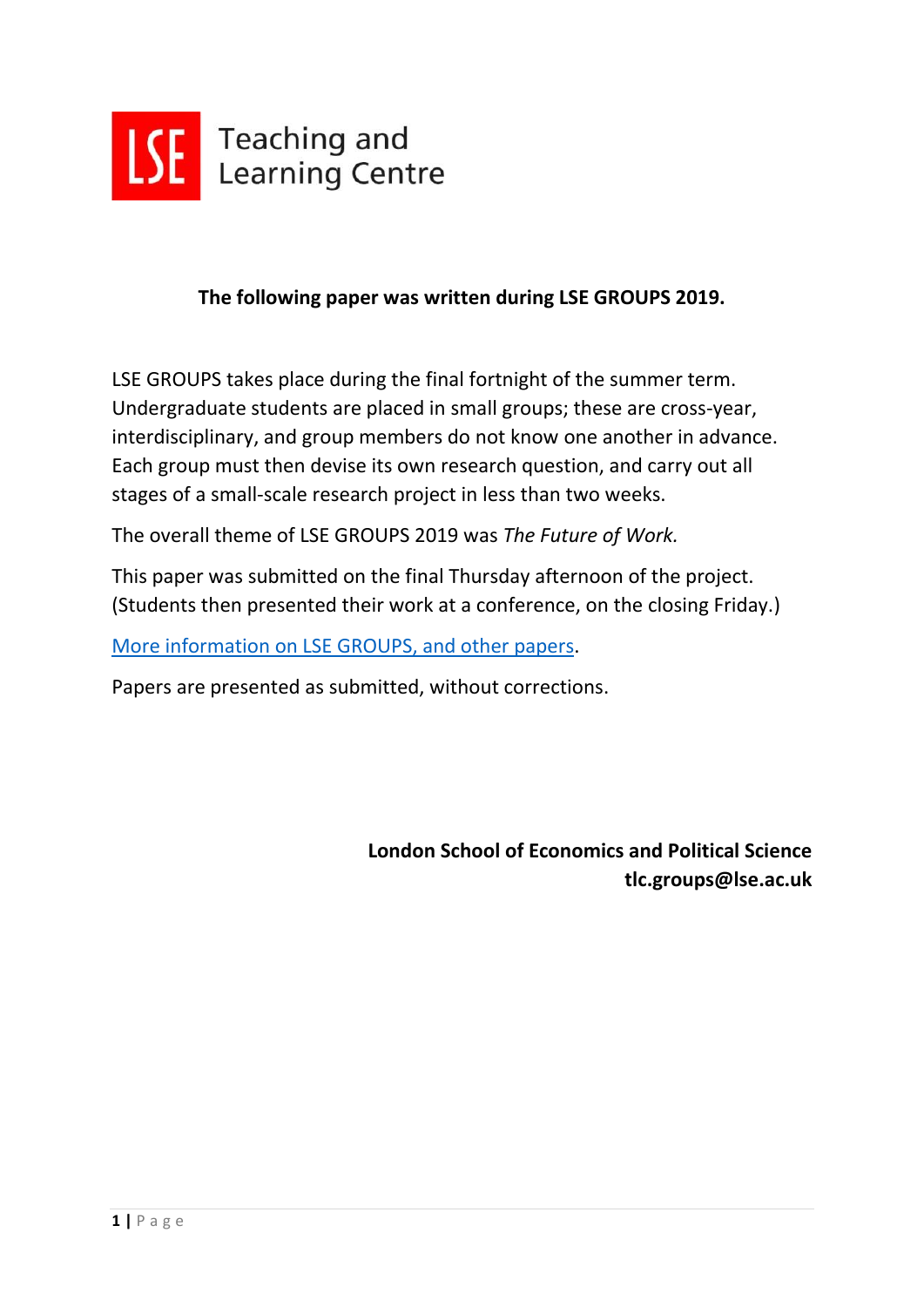Minds at Work: How can a universal basic income alleviate mental health problems caused by automation and work in the gig economy?

By Group 5: Sarmed Hyder, An Na Le, Eunchae Lee, Inga Rybczynska, Shehryar Saroya, Ross Twinn

#### Abstract

Increasingly, the important economic trends currently prevalent and anticipated in the future of work include the spread of automation and the gig economy. Therefore, research is needed to inform *practice* on how these trends may negatively impact mental health problems of workers, as well as the effectiveness of a universal basic income (UBI) for providing a solution to these problems. The goal of this paper has been to expand the scope of existing research of the impacts of these economic trends and their correlation to mental health problems. This has been done by conducting quantitative analysis on pre-existing data sets to look for correlations between these economic trends and poor mental wellbeing and a survey to assess how UBI would improve the mental health of gig workers. The report also includes qualitative analyses of interviews with scholars to supplement our findings. The project's findings highlight that gig economy work and automation have a small but statistically significant negative impact on mental health compared to other forms of work. Our findings also reveal that UBI would mitigate time-related stress and income insecurities. The implications of our findings could be used to inform further research about employment and mental health.

Key Words: Mental Health, Universal Basic Income, Automation, Gig Economy

#### Introduction

Our research project focuses on the future of work, which encompasses all the many ways ordinary workers experience the economic changes of the future. We then narrowed our focus down to what we believe is an under-researched element of the future of work; the mental health of the workers involved,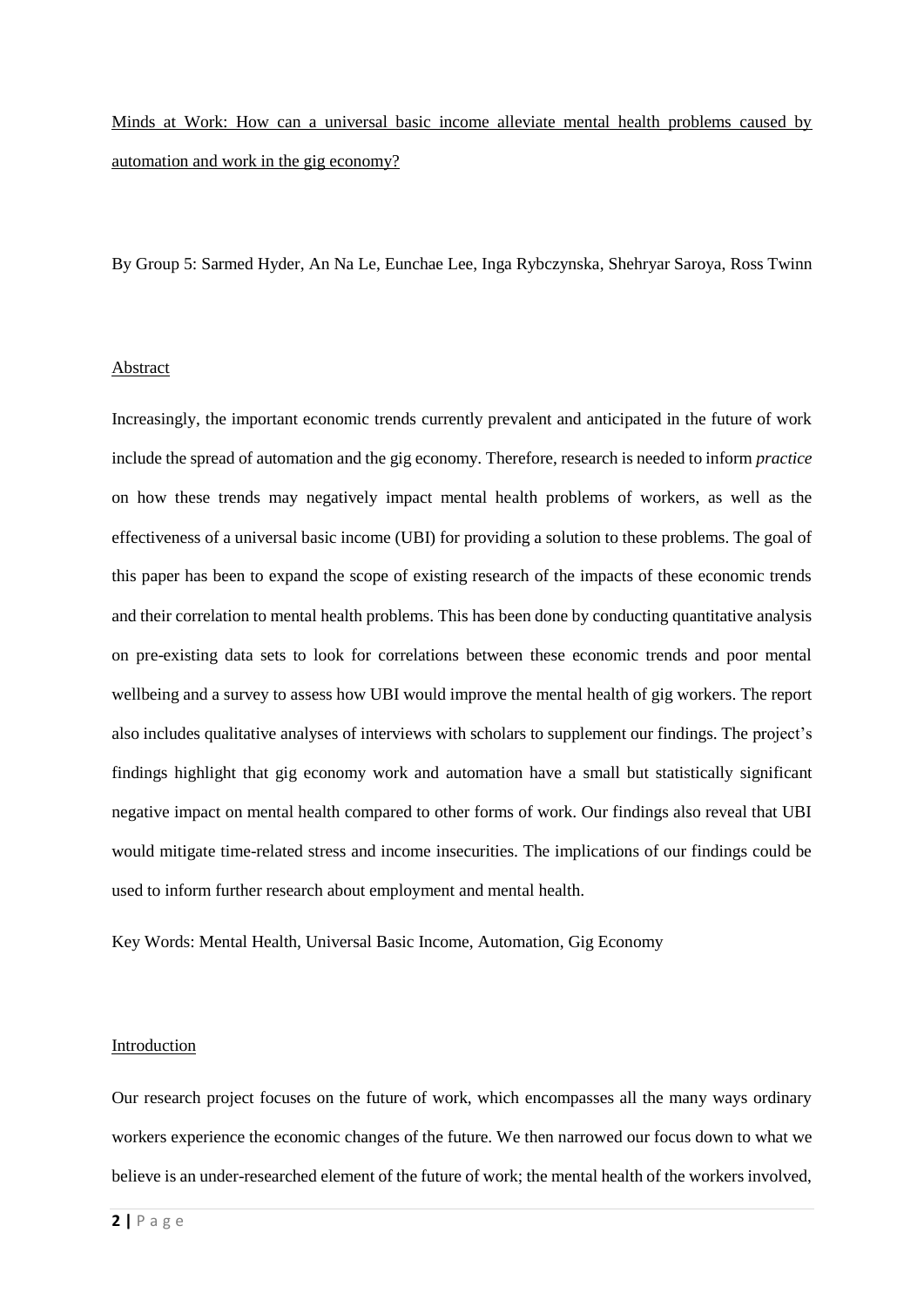which fills the gap in research on the subject that focuses mainly on tangible economic factors such as GDP and productivity. We further narrowed it down to research on the gig economy sector and automation, and the effectivity of UBI as a solutions, because debates on the future of work focuses largely on these factors being more prevailed.

Our hypothesis was that the fear of automation in professions where this is most prominent will increase stress levels, and that the inconsistent working hours and unstable contracts in the gig economy will have a similar effect. We also predicted that UBI will alleviate problems or worries caused by inconsistent income, but not those caused by the nature of work itself. We approached our research to test our hypothesis through quantitative analysis of pre-existing and independent data, and through more qualitative thematic analysis of academic interviews. In the following sections, we will look at a review of pre-existing literature, the methodology behind the research, a summary of our findings and analysis, and will end with a conclusion with reflections on the limitations of the project.

#### Literature Review

The literature review aims to first, analyse how increasing automation in the economy impacts mental health in the labour force, second, to explore psychological issues within gig workers and finally, to examine the effectiveness of Universal Basic Income in tackling consequential mental health problems using the case studies of Canada and Finland Basic Income pilot.

I. Impact of automation on mental health.

The International Society of Automation defines automation as 'the creation and application of technology to monitor and control the production and delivery of products and services'. It is estimated by the ONS (2017) that about 1.5 million jobs in England have a high risk of automation while 13 million have a medium risk. Patel et al. (2018) found that 10 percentage increase in automation risk leads to 0.6 percentage increase in mental health problems, suggesting its adverse impacts in two main ways.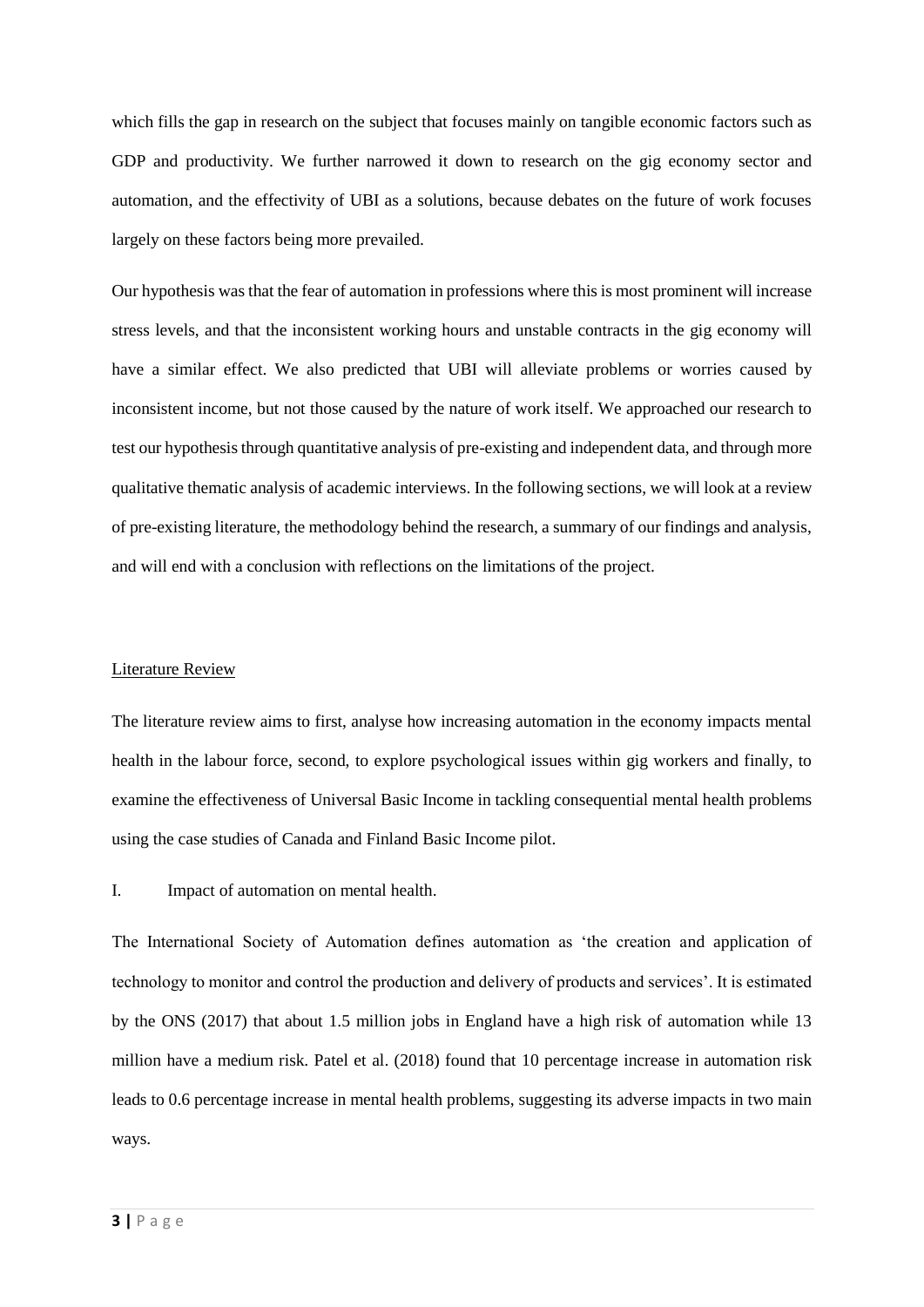Firstly, according to the report, automation results in physiological and psychological strain when a working individual has insufficient adaptive capability for re-adaptation to technological changes. Readaptation effort presents in the form of increased perceptual activity and responsibility which leads to more anxious behaviors and nervous mentality at work.

Secondly, anticipation of automation creates fear of technology which heightens fear of unemployment and financial insecurity. According to Mcclure (2018), technophobes (people experiencing technophobia) are three times more likely to fear unemployment than non-technophobes which is found to be positively correlated with neuroticism (Anthony, Clarke & Anderson, 2000). Interestingly, mental health issues caused by technophobia are shared unequally between sexes with females having more computer anxiety than males (Durndell & Hagg, 2002).

II. Mental health of gig workers.

The gig industry forms a substantial part of the modern economy. A study by McKinsey Global institute in 2016 found that between 20% and 30% of workers are independent, but that of those only 30% voluntarily choose it as a full-time career. These "free agents" report the most satisfaction, and the dissatisfaction of the rest is on par with traditional workers reluctant to work in their field. But the independent part time workers face new challenges their traditional counterparts do not. Though this sector can provide flexible hours for workers and cushion unemployment (McKinsey 2016), it can impact negatively on the mental health of these workers, due to the inability to take a break, the lack of community, unpredictable contact times, and the need to cultivate an image of themselves linked to their brand (Emma Jacobs, Financial Times, 2017).

One article in the Company's Secretary Review found that out of 1,000 gig workers, 61% had experienced stress due to precarious employment (Oates, 2017). Moreover, Paul Willeil found that employees in Canadian hotels under temporary contracts do not feel that they can progress in their job. These conclusions are also supported by Bajwa's 2018 study (the Journal of Globalization and Health) of the wellbeing of workers in the gig economy, concluding that the rise of precarious work resulted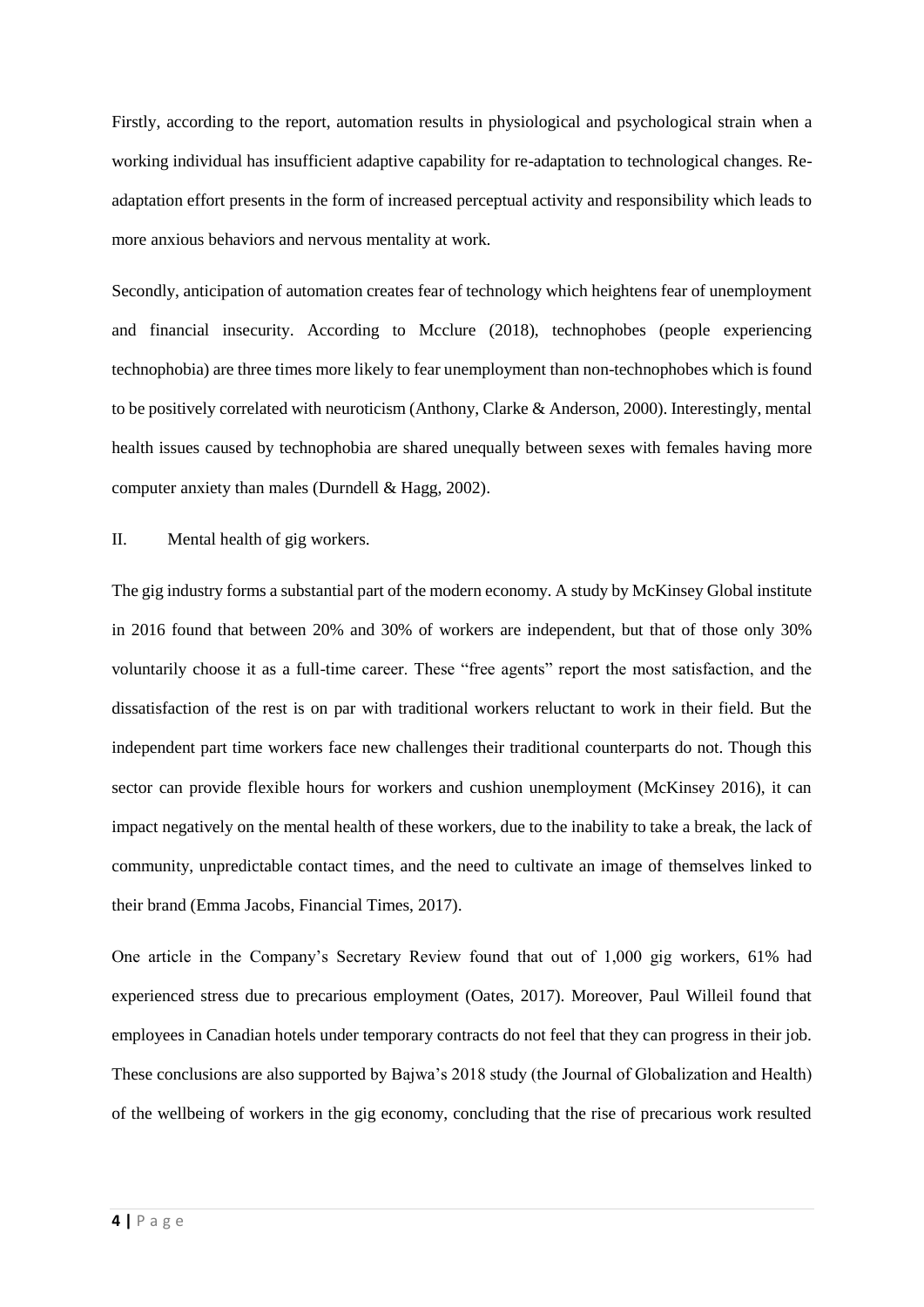from globalization and neo-liberalization of the Canadian economy was having poor effects on the gig workforce. (Bajwa et al 2018)

III. UBI as a solution to mental health issues.

The International Monetary Fund defines Universal Basic Income (UBI) as an income support mechanism intended to reach all people with no (minimal) conditions. In the study 'Universal Basic Income: A psychological Impact Assessment', UBI is expected to 'weaken the connection between the ability to work and the right to a reasonable quality of life' which lessens mental health problems (Murali & Oyebode, 2004) and improve well-being from five aspects of psychology: agency, meaning, trust, security and connection. For instance, UBI confronts 'cognitive' Bandwidth scarcity (scarcity of resources) which 'impedes sound decision', potentially worsening health outcomes (A Universal Basic Income: the answer to poverty, insecurity, and health inequality).

The effects of UBI on society were tested by Finland over two years 2017-2018 in which 200 random people (25-58 years old) who received unemployment benefit were given partial basic income of 560 euros/month. In the paper 'Finland: Basic Income Experiment', it was found that UBI leads to better well-being shown by 'self-perceived assessment of happiness and life satisfaction', more positive viewpoint in others and in societal institutions as well as confidence in the future. This is substantiated by the overwhelming support UBI gained, going up to 70% of public acceptance of the scheme and about 50% strongly agree that it should be adopted permanently.

#### Methodology

The first part of the methodology is the interviews with academics. The function of the interviews in the methodology was to provide supplementary qualitative data to an otherwise heavily quantitative study. To this end, we interviewed expert on labour markets, Professor Alan Manning and expert on UBI, Dr. Malcolm Torry. They were then interviewed face to face with a researcher for approximately 25 minutes each on separate occasions. Both interviewees knew of our research topic, and received differed questions pertaining to their field of study, but only one knew of the question beforehand. The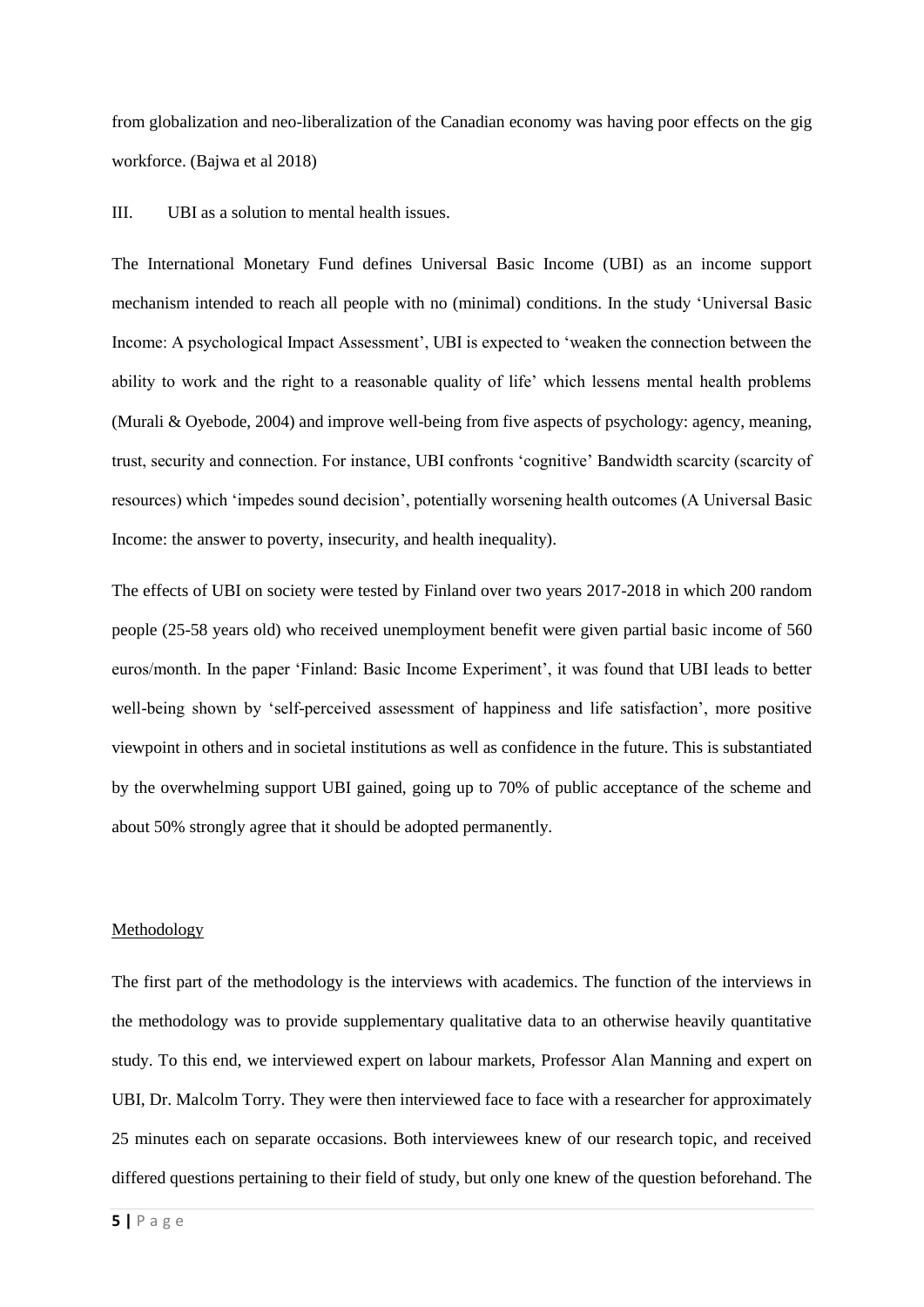interview was semi-structured, and the interviewer posed thematic based questions, but followed tangents they believed would be relevant to the report. It was followed by thematic analyses of the interview transcript, which allowed us to find conclusions relevant to our report in the data. This section of the methodology has some limitations; we were only able to interview two academics due to time constraints, and we were unable to interview anyone on the topic of mental health for the same reason. Additionally, as the academics were not experts in all the fields we were researching, we could not ask all the questions we wanted (see Appendix 2 and 3).

The second strand of our analysis involved using and analysing the "Next Steps" data set, which followed the lives of ~16000 people in England born between 1989-90. The data has information on cohort members education, economic circumstances, personal wellbeing, traits and attitudes – for different stages of their life. Importantly, it has information on what type of work the cohort members are doing at age 25 and measures of their mental health. The mental health measure involved asking cohort members 12 questions from the General Health Questionnaire, used to diagnose minor psychiatric disorders. The participants answer each question on a scale from 1-4, where a higher number indicates a worse mental state. We summed these responses to create an overall measure out of 48 (12 Q \* 4). We used this overall measure and whether the individual was on a zero hours contract to run an OLS<sup>1</sup> regression, investigating how being on a zero-contract impacted the overall measure. We omitted individuals who were unemployed, disabled or in education (or had something other than employment as their main activity). Additionally, we were able to control for a significant range of background variables, giving us an  $\mathbb{R}^2$  around 50%.

The online survey was done with 100 respondents to find out the effect of hypothetical provision of UBI on the mental health of current gig economy workers. To ensure the sample's representativeness of the population, they were gathered through social media and online communities for a range of platform jobs such as private hire drivers and freelancers. One limitation to the sampling process was volunteer bias, as the survey link was a VR (voluntary response) link. However, voluntary participation

**.** 

<sup>&</sup>lt;sup>1</sup> Ordinary Least Squares. A method of statistical analysis.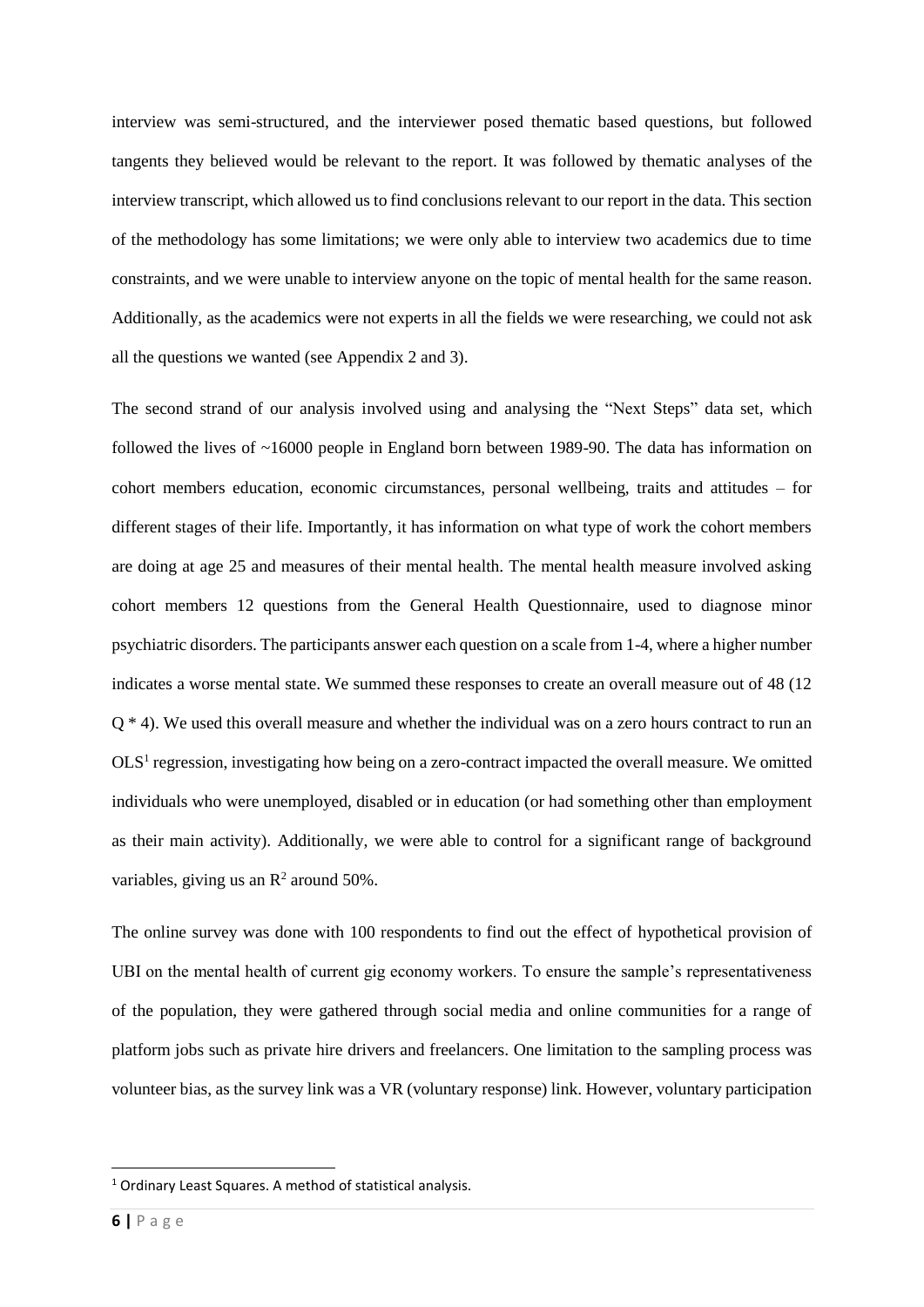was inevitable due to the sensitivity of the topic 'mental health' and the nature of the online survey. The collected sample consisted of approximately 70% male and 30% female respondents across all age groups. The first part of the survey asked about the satisfaction with their current work and working environment. The second part asked about their mental health and the last part asked about the effects of the hypothetical provision of UBI on the respondents' emotional state and behaviours. The questions also included the perceived risk of automation before and after the hypothetical provision of UBI. After we obtained the survey results, we performed descriptive analysis as well as a paired sample t-test to ensure our results in the decrease in stress levels were significant (see Appendix 1).

#### Results and Discussion

#### Interviews

The two interviews took different "global themes"; the first was focused on the changes in the labour market and the second on UBI. From the first interview, the themes were focused on the balance of power between workers and employers that presented itself through shifts in the labour market and the gig economy. Manning was optimistic about the balance of power between employers and workers remaining stable in the future. He described the gig economy as an attempt to move risk from employers to workers, but also stated that he could see no significant data trends away from employee satisfaction, and that any mental health problems were part of wider issues, not the nature of work. The themes of the Torry interview were how UBI could address income precariousness, how UBI could mitigate health problems. He compared past security of household income to the modern risks of changing industries creating income insecurities, and that short term flexible contracts create more risk for workers. Precarious work, he emphasised, would lead to more and more people relying on the benefits system, forcing applicants to endure "degrading" and "stigmatizing" applications for benefits. UBI would contribute to the removal of these worries, especially for individuals who are completely reliant on the gig economy for income. Additionally, to support his claims that UBI would increase health improvements he cited studies from Namibia, India and Canada, where small communities with a UBI reported less anxiety about whether they'd have enough income.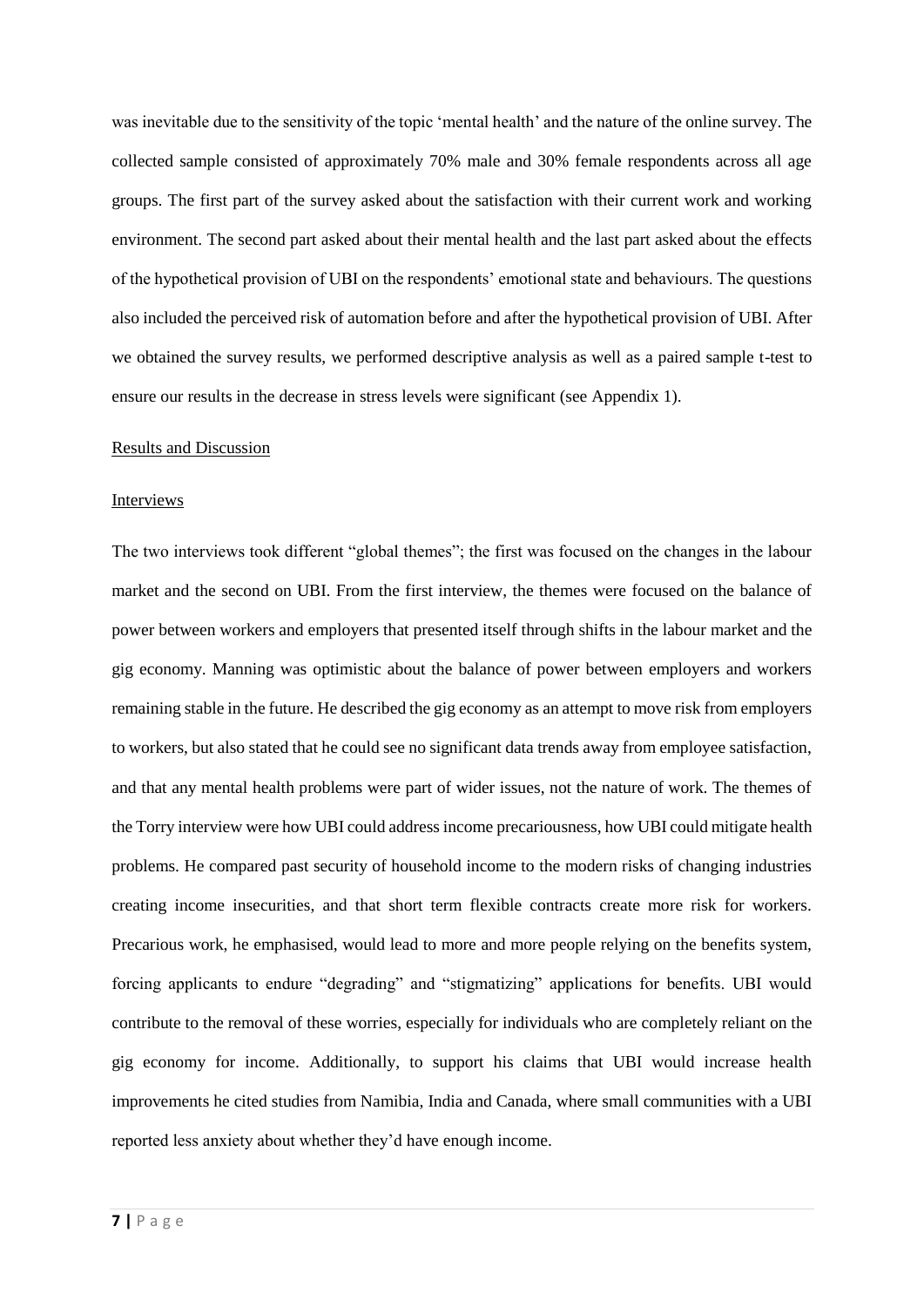The conclusions for these interviews include that the negative impacts on mental health of the gig economy may not be as prevalent as supposed due to the high level of job satisfaction reported in the modern economy, and that contractors in the gig economy would offer better terms to workers in a labour market with high demand for them, making better treatment more likely. However, they did also show that UBI would mitigate any financial worries not only be providing a secure source of income for those on insecure contracts, but also it would avoid the stress of applying for state benefits.

#### "Next Steps" Data Set

The regression results provide evidence that being on a Zero Hours contract (which is part of the definition of being in the Gig Economy) results in a  $) \sim +0.5$  change in the Overall Mental Health measure – which is a worsening. The results are significant with robust standard errors at the 5% level. However, since the standard deviation in the Mental Health Index response (measured out of 48) was  $\sim$ 10, this is a small impact. However, since we expect the gig economy to grow further as technology reduces transaction costs, this impact will become more consequential.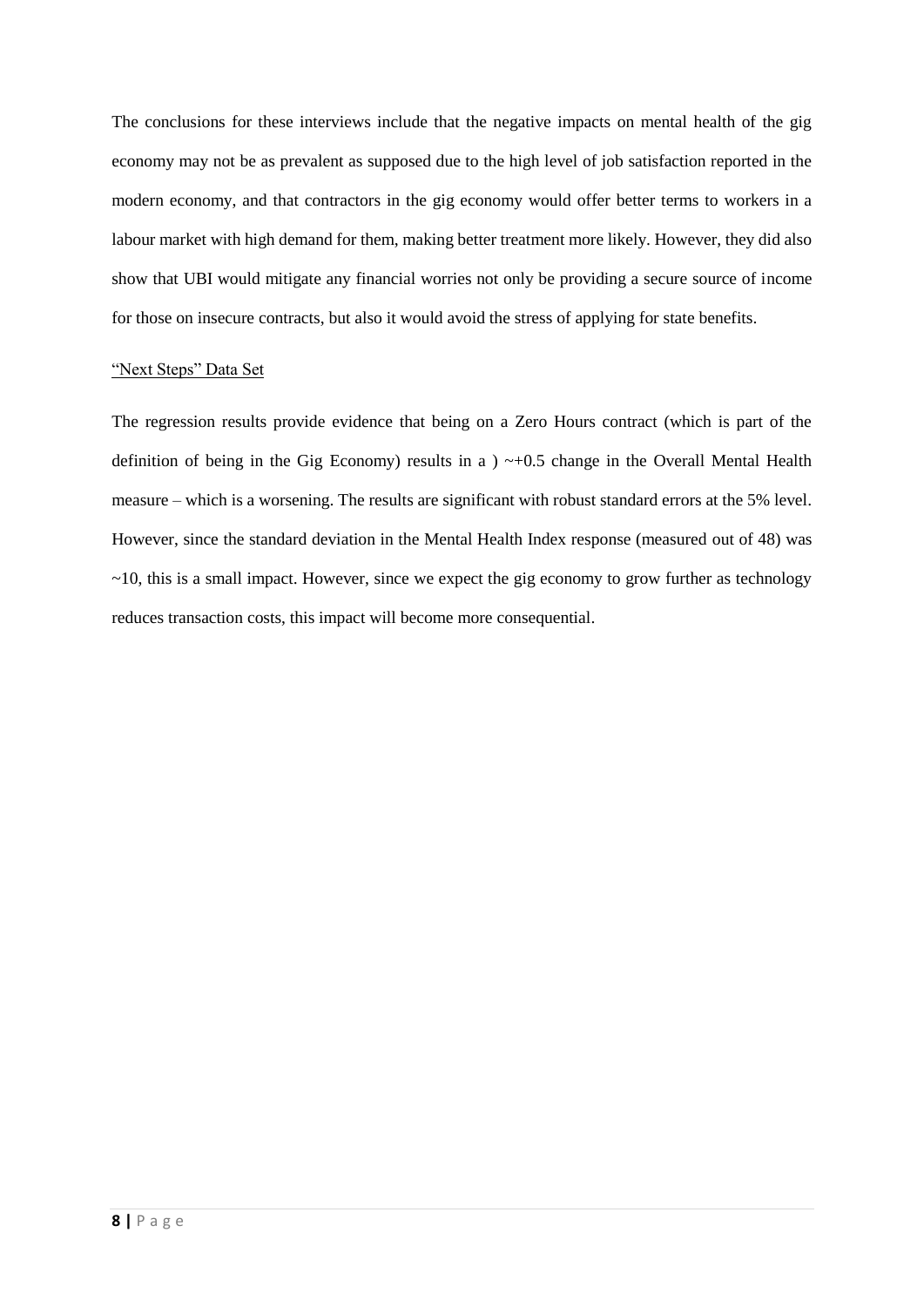|                                         | (1)        | (2)         | (3)                     |
|-----------------------------------------|------------|-------------|-------------------------|
|                                         |            |             |                         |
| On Zero Hours Contract                  | $0.538***$ | $0.405***$  | $0.463***$              |
|                                         | (0.173)    | (0.147)     | (0.150)                 |
|                                         |            |             |                         |
| Whether currently cohabiting            |            | $0.659***$  | $0.437*$                |
|                                         |            | (0.217)     | (0.218)                 |
|                                         |            |             |                         |
| Measure of number of leisure activities |            | $0.279***$  | $0.250***$              |
| taken                                   |            | (0.0523)    | (0.0537)                |
|                                         |            |             |                         |
| How often participant meets family      |            | $0.659***$  | $0.662***$              |
|                                         |            | (0.122)     | (0.128)                 |
|                                         |            |             |                         |
| Self-assessed physical health           |            | $1.823***$  | $1.561***$              |
|                                         |            | (0.256)     | (0.260)                 |
|                                         |            |             |                         |
| How participant feels they are managing |            |             | $0.985***$              |
| financially (higher is worse)           |            |             | (0.252)                 |
|                                         |            |             |                         |
| Weekly wage (in GBP)                    |            |             | $-5.84 * 10^{-6***}$    |
|                                         |            |             | $(7.09 \times 10^{-7})$ |
|                                         |            |             |                         |
| $_{\rm -cons}$                          | $-0.533$   | $-4.277***$ | $-3.871$ **             |
|                                         | (1.474)    | (1.293)     | (1.268)                 |
| $\boldsymbol{N}$                        | 5254       | 5254        | 5254                    |
| $R^2$                                   | 0.400      | 0.526       | 0.536                   |

Robust Standard errors in parentheses<br>  $p < 0.05$ ,  $\binom{p}{k} < 0.01$ ,  $\binom{p}{k} < 0.001$ 

Other Controls include: Sexual Orientation, Exercise Frequency, Age of first sexual intercourse, Current<br>accommodation type, Year since moving out of parent's home, Whether went to University, Socio Economic Classification as adolescent, Ethnicity, Gender, Weight, Type of Voucher selected (Amazon vs Love2Shop), Use of Social Media, Avg Hours of Sleep, Height, Whether work has shifts, Whether participant works overtime, How Trusting is participant

We further note that the participants thinking they aren't managing well financially results in an almost 1-poin worsening of mental health outcomes. This provides evidence for our hypothesis that financial wellbeing and being in the gig economy impacts mental health.

Survey

The survey data suggests a positive impact of UBI provision on the mental health of gig economy workers, in relation to their stress level and financial (in)security.

This can first be observed through its effect on the stress level of the participants. Stress was identified as the most prevalent mental illness symptom experienced among the set of responses, with 38% of respondents stating they have experienced stress. Also, majority of the respondents seemed to be stressed in their work, as the mean indicated level of stress at workplace was 5.08 in a scale of 10, with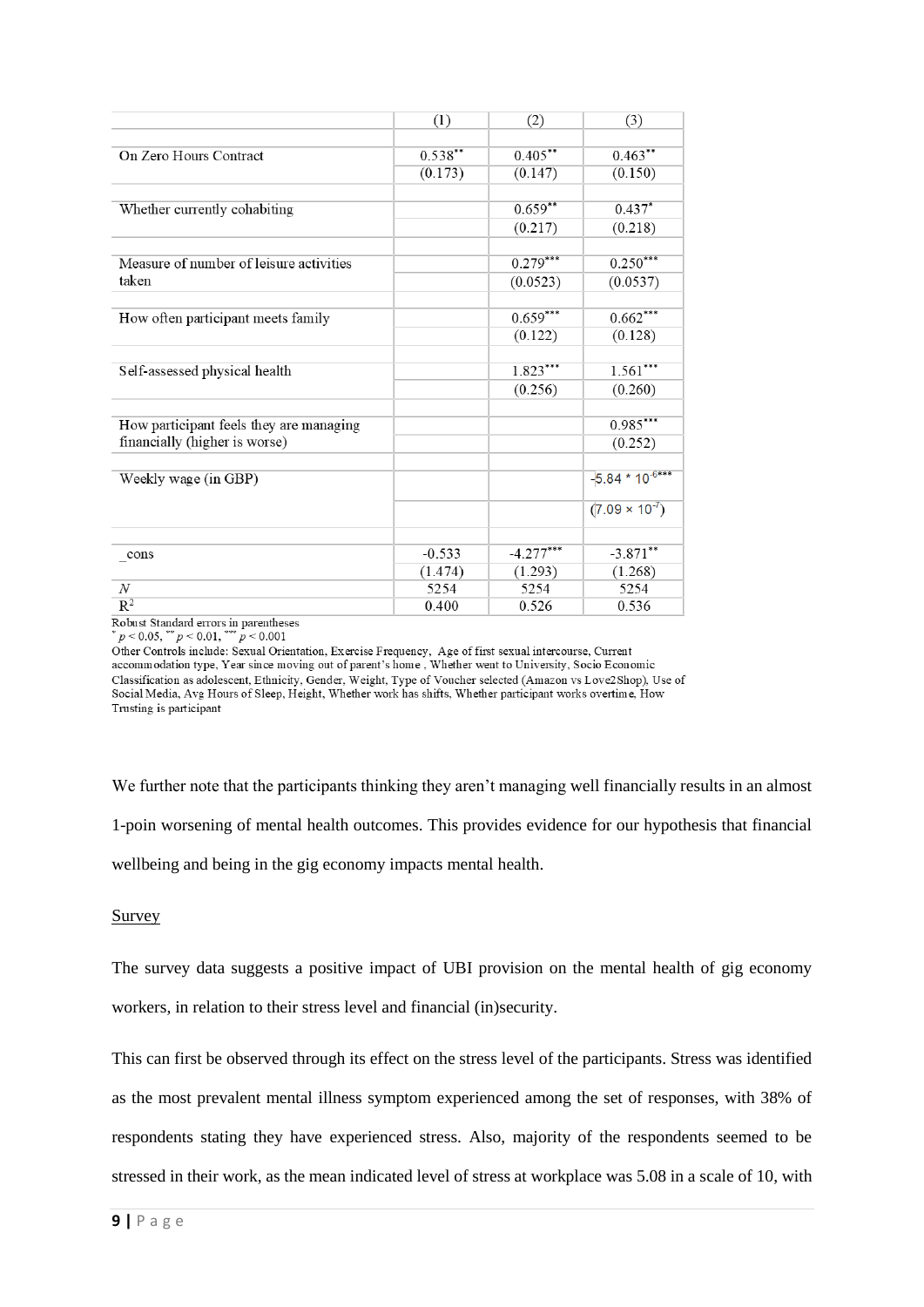0 denoting 'not stressed at all' and 10 denoting 'extremely stressed'. This mean stress level was compared with the mean level of stress perceived given a scenario in which the government provides them with UBI, which is illustrated in the figure below.



This corresponds to 19.5% difference in the mean. Therefore, we can interpret this as a perceived positive impact of UBI on the stress experience of gig economy workers.

Next, we conducted a t-test to find the significance of the change in mean stress levels before and after the hypothetical provision of UBI and verify these findings.

| <b>Paired Samples Test</b> |                                                                                                                                                                                                                                                                                                                                                                                                                                                                                                      |                           |                |            |                                              |       |       |    |                 |
|----------------------------|------------------------------------------------------------------------------------------------------------------------------------------------------------------------------------------------------------------------------------------------------------------------------------------------------------------------------------------------------------------------------------------------------------------------------------------------------------------------------------------------------|---------------------------|----------------|------------|----------------------------------------------|-------|-------|----|-----------------|
|                            |                                                                                                                                                                                                                                                                                                                                                                                                                                                                                                      | <b>Paired Differences</b> |                |            |                                              |       |       |    |                 |
|                            |                                                                                                                                                                                                                                                                                                                                                                                                                                                                                                      |                           |                | Std. Error | 95% Confidence Interval of the<br>Difference |       |       |    |                 |
|                            |                                                                                                                                                                                                                                                                                                                                                                                                                                                                                                      | Mean                      | Std. Deviation | Mean       | Lower                                        | Upper |       | df | Sig. (2-tailed) |
| Pair 1                     | How stressed do you feel<br>in your role on a scale of<br>0-10 (0 being not<br>stressed at all and 10<br>being extremely<br>stressed)? Move the<br>scale to select your<br>answer. - Given that you<br>have this unconditional<br>basic income of £1600<br>per month in addition to<br>your current income, how<br>stressed would you feel<br>in your role on a scale of<br>0-10 (0 being not<br>stressed at all and 10<br>being extremely<br>stressed)? Move the<br>scale to select your<br>answer. | 2.071                     | 2.545          | .256       | 1.563                                        | 2.578 | 8.097 | 98 | .000            |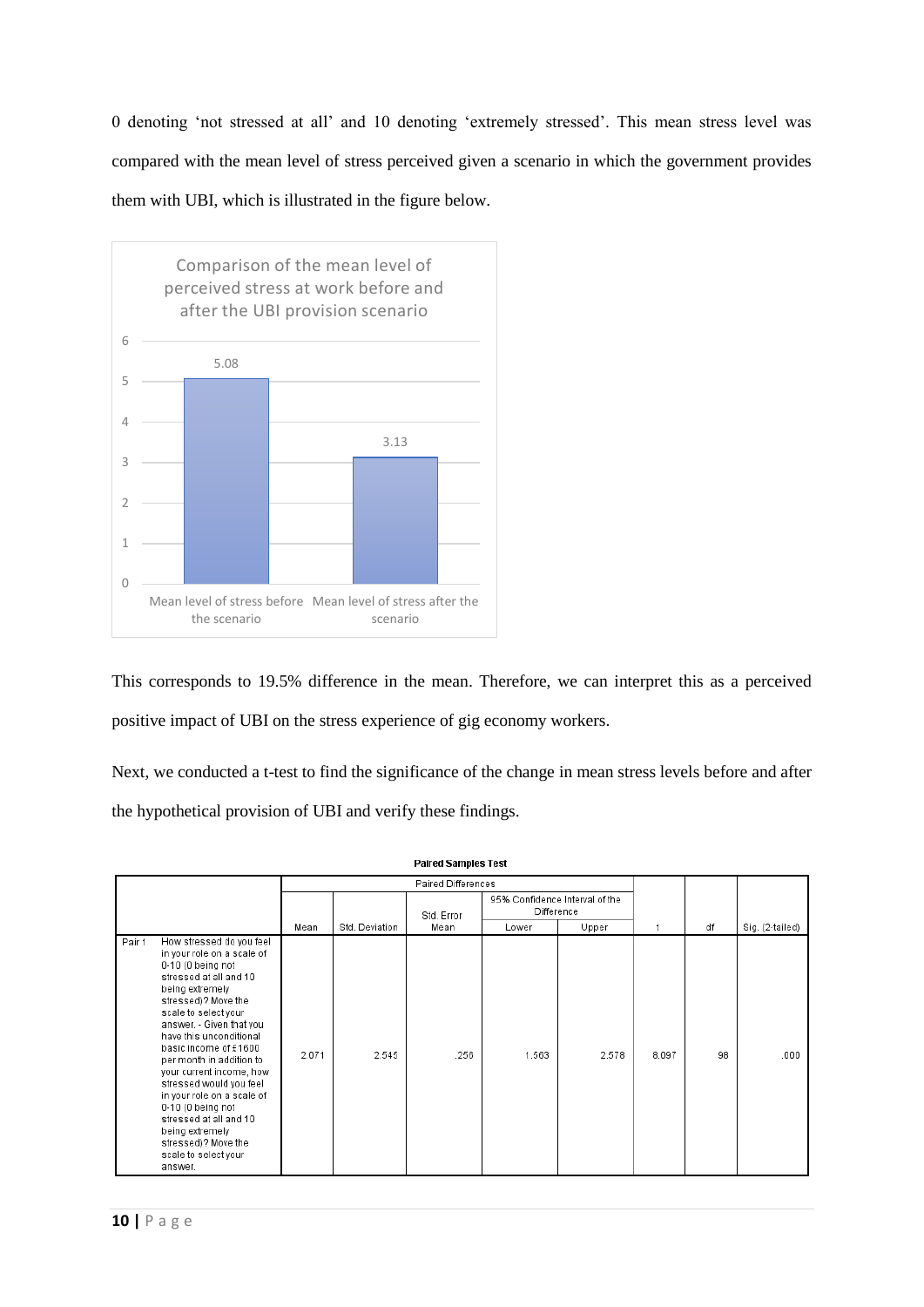The results of the t-test showed that we can reject the null hypothesis that there is no significant difference in the mean stress levels. This was significant at the 0.001 level. As a result we can conclude that the reduction in stress levels from the introduction of this hypothetical basic income is significant and valid to draw conclusions from within this sample. This follows our wider literature review and the Finnish case study that UBI can increase general life satisfaction through its stress relieving qualities and reducing financial concerns. However, more importantly we show that this could be true form a UK perspective by using a UK sample set of respondents. Furthermore, we confirm Dr Torry's claim that UBI improves general wellbeing through its stress-relieving qualities by providing conclusive and significant data.

Another area UBI seems to have an effect on their mental health is their financial (in)security. Regarding the effect of financial concerns on their mental health, a majority agreed (71%), with 40% of participants responding "definitely yes" and 31% "probably yes". It can thus be identified that financial insecurity is one of the major mental health issues to which gig economy workers are susceptible. When asked whether the provision of UBI would alleviate their financial concerns, a significant majority of participants agreed (83%). This is illustrated in the figure below.



Therefore, gig economy workers perceive that receiving UBI would have a positive effect on their mental health, vis-à-vis their experience of financial (in)security.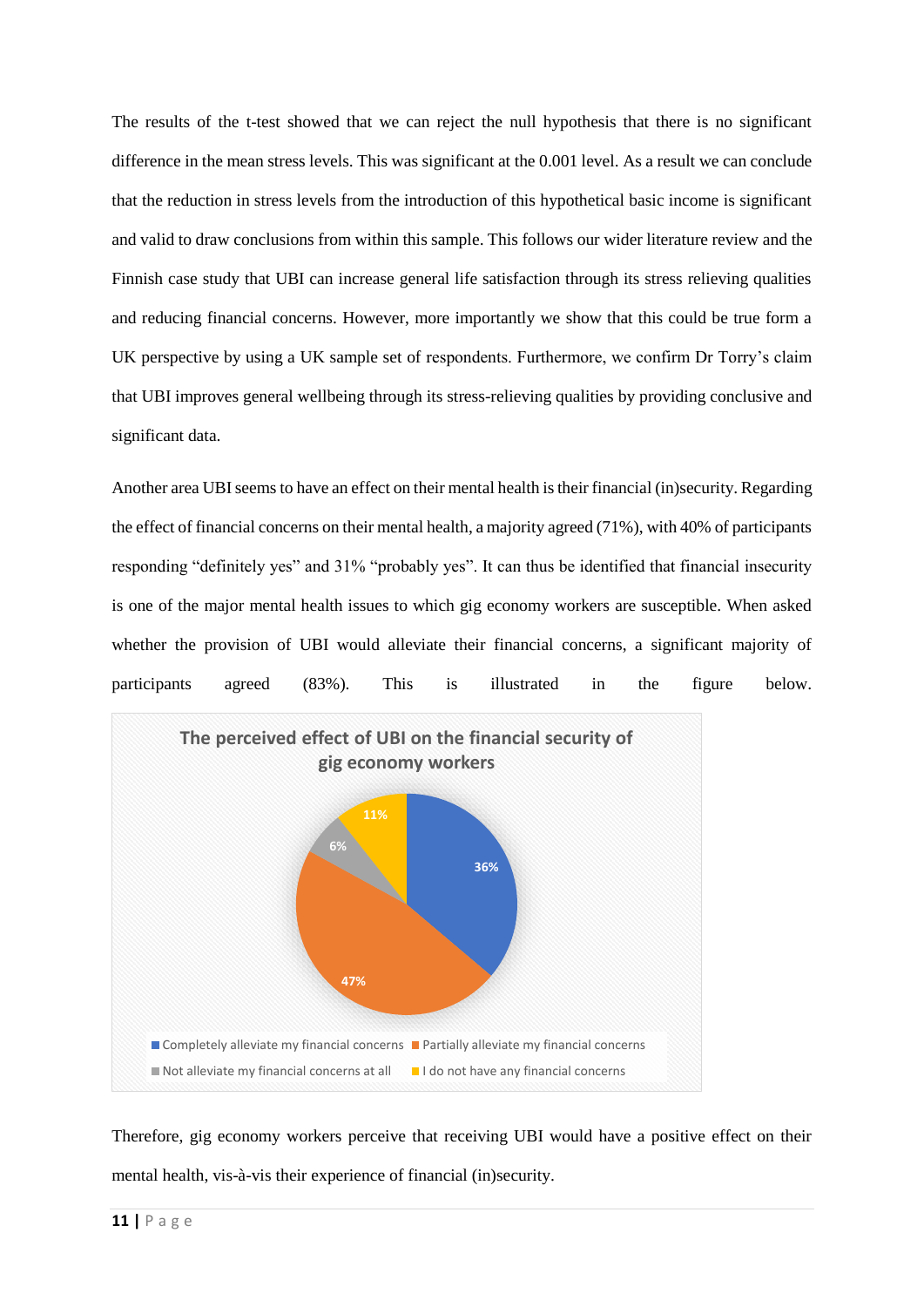The effect on UBI on the perceived risk of automation was insignificant, with only a minor change in the mean observed before and after the scenario - 3.59 and 3.51 respectively - where 1 was "extremely worried" and 4 "not worried at all". It can be interpreted that automation risk seems to have a minor effect on their mental health, with 73% of participants feeling that they have zero concern about it.

#### Conclusion

From our regression analysis of the next steps data set, we found that having a zero hours contract leads to worsened mental health. This supports our hypothesis that perceived financial wellbeing impacts mental health. From the survey, we found that the perceived risk of automation was negligible as respondents had few concerns about this economic trend. However, this may just mean that our respondents had a paucity of information regarding the future of automation, which supplements our literature review that suggested the importance of accurate and widely available education on the automation risk. The survey demonstrated that Universal Basic Income, specifically a sustainable one, could alleviate mental health issues caused by these two economic trends. Our respondents found that not only did financial concerns significantly reduce but also their stress levels. However, this appears to support our hypothesis to a limited extent as there are limitations in the Next Steps data set showing poor mental health and the number of respondents being an adequate sample size. We conceptually bring together UBI, automation, the gig economy and mental health which are all important aspects of the future of work. Our research has implications for interventions around economic policy specifically in the case of automation, UBI, and mental health in work.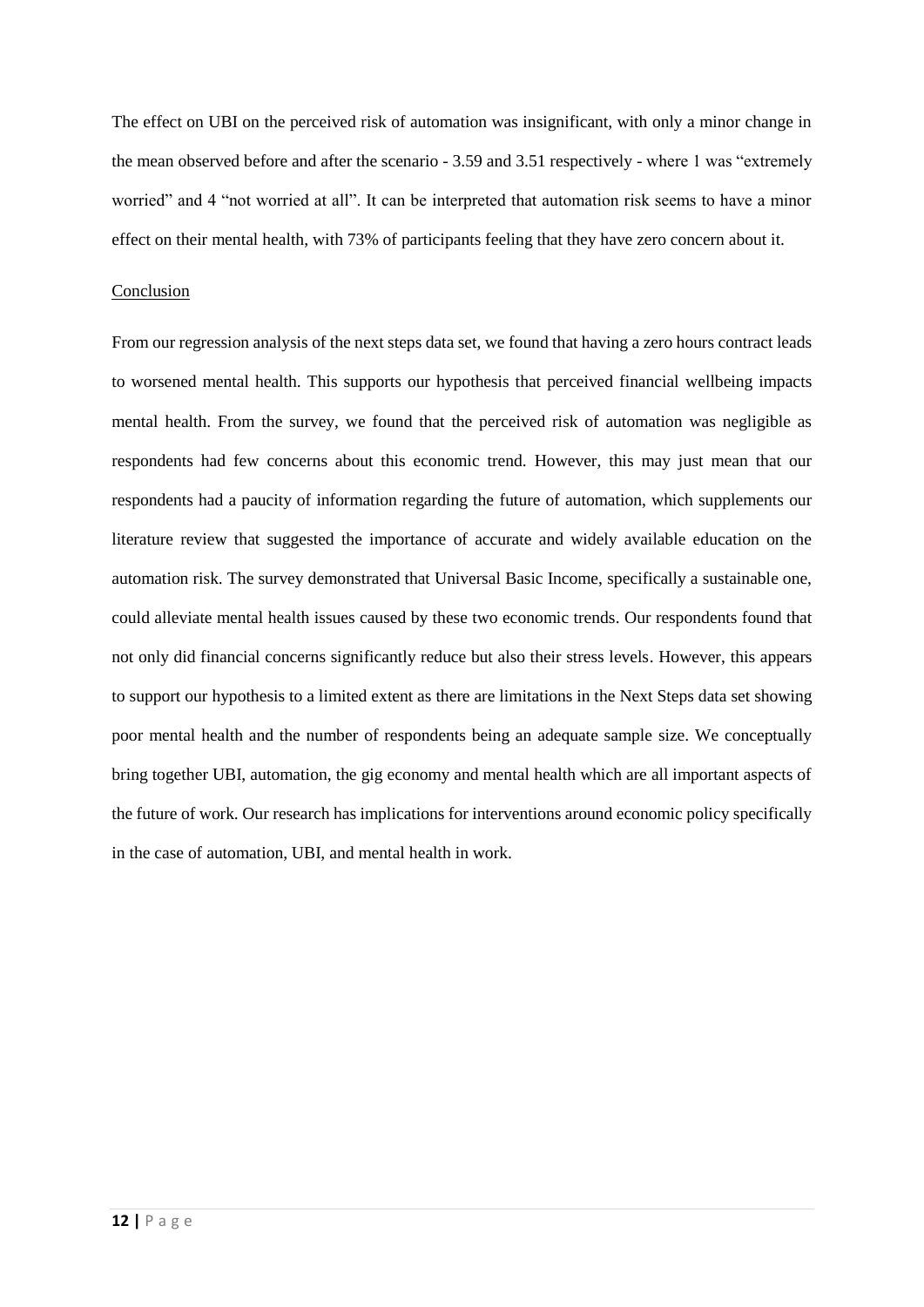#### **Bibliography**

- Department of Education, Next Steps, 2004-2010
- Jacobs, Emma, International Monetary Fund Finance & Development. (Financial Times, 2017) What is Universal Basic Income? (December 2018).
- Manyika, James, Lund, Susan, Bughin, Jacques, Robinson, Kelsey, Misdchke, Jan, and Mahajan, Deepa. (October 2016). Independent work: Choice, necessity, and the gig economy. McKinsey Global Institute.
- Mcclure, Paul K; Durndell & Haag (2002); Anthony, Clarke, &Anderson(2000). ""You're Fired," Says the Robot: The Rise of Automation in the Workplace, Technophobes, and Fears of Unemployment." Social Science Computer Review 36.2 (2018): 139-56. Web.
- Murali & Oyebode (2004). Psychologists for Social Change, (2017). Universal Basic Income: A Psychological Impact Assessment. PAA: London.
- Oates, Company's Secretary Review (2017)
- Olli Kangas, Signe Jauhiainen, Miska Simanainen, Minna Ylikännö (ed.). (2019, February 2) The basic income experiment 2017-2018 in Finland. Preliminary results, pp.16-31
- Office for National Statistics. (2019, March 25). Which occupations are at highest risk of being automated?
- Patel, Devaraj, Hicks, and Wornell. "Country-level Job Automation Risk and health: Evidence from the United States." Social Science & Medicine 202 (2018): 54-60. Web.
- Uttam Bajwa, Denise Gastaldo, Erica Di Ruggiero and Lilian Knorr (2018, December 18). The health of workers in the global gig economy. Globalization and Health.
- Wilson, A.T.M., and WHO Study Group on the Mental Health Problems of Automation. Mental Health Problems of Automation: Report of a Study Group. Geneva, 1959. Print. Technical Report Ser. (World Health Organization); No.183. Web.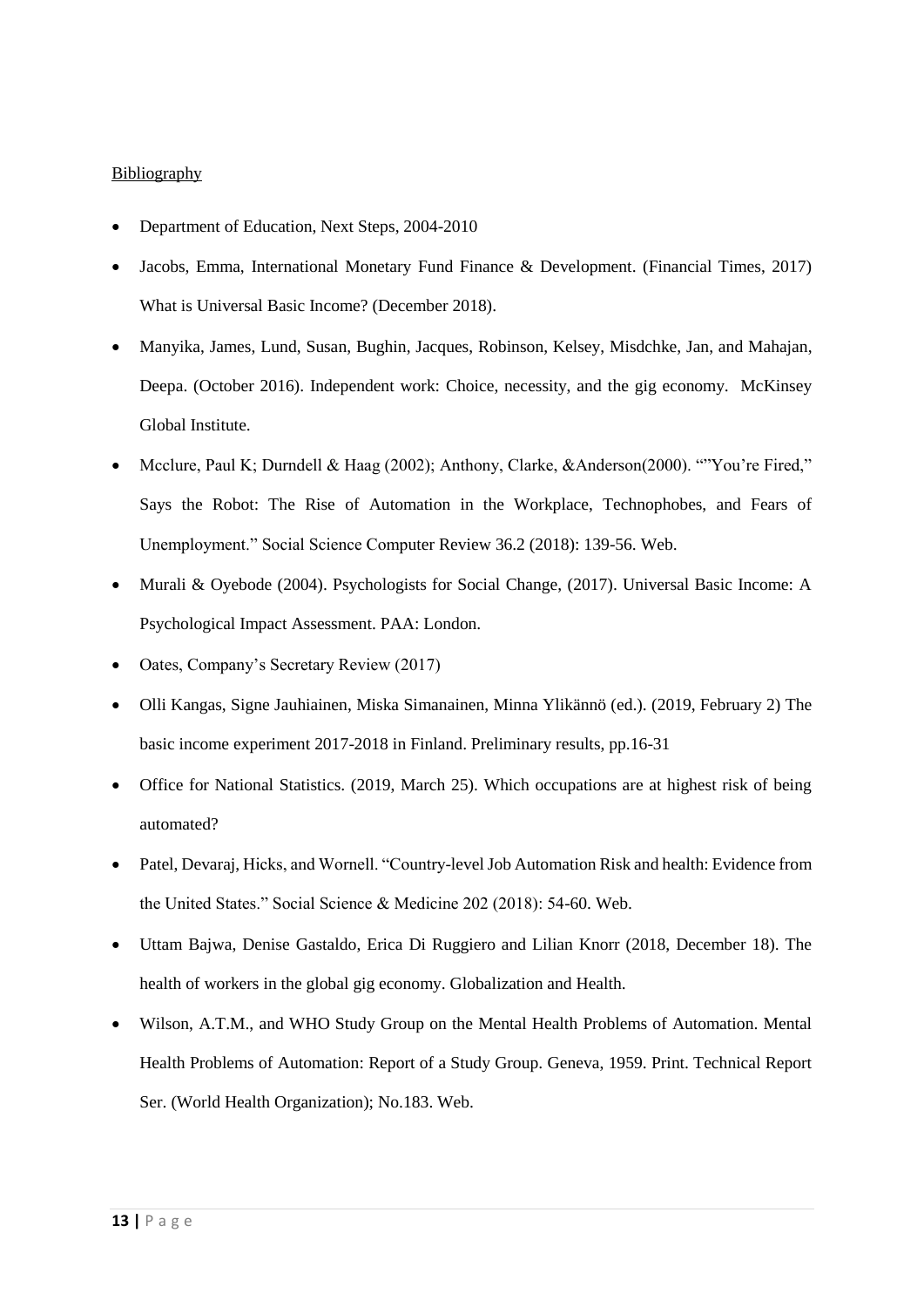# **UBI Mental Health**

**Start of Block: Default Question Block**

Hello, and welcome to our survey! This survey is intended to collect data for a research project for the London School of Economics. It will be anonymous, you must answer all questions, but you may quit the survey at any time; if you do so, your data will not be saved. Feel free to leave your email at the end of the survey for a chance to win a £10 Amazon Voucher!

Q1 What is the nature of your work?

 $\bigcirc$  Full time (1)

 $\bigcirc$  Part time (2)

 $\bigcirc$  Self-employed (7)

 $\bigcirc$  Zero hour contract (8)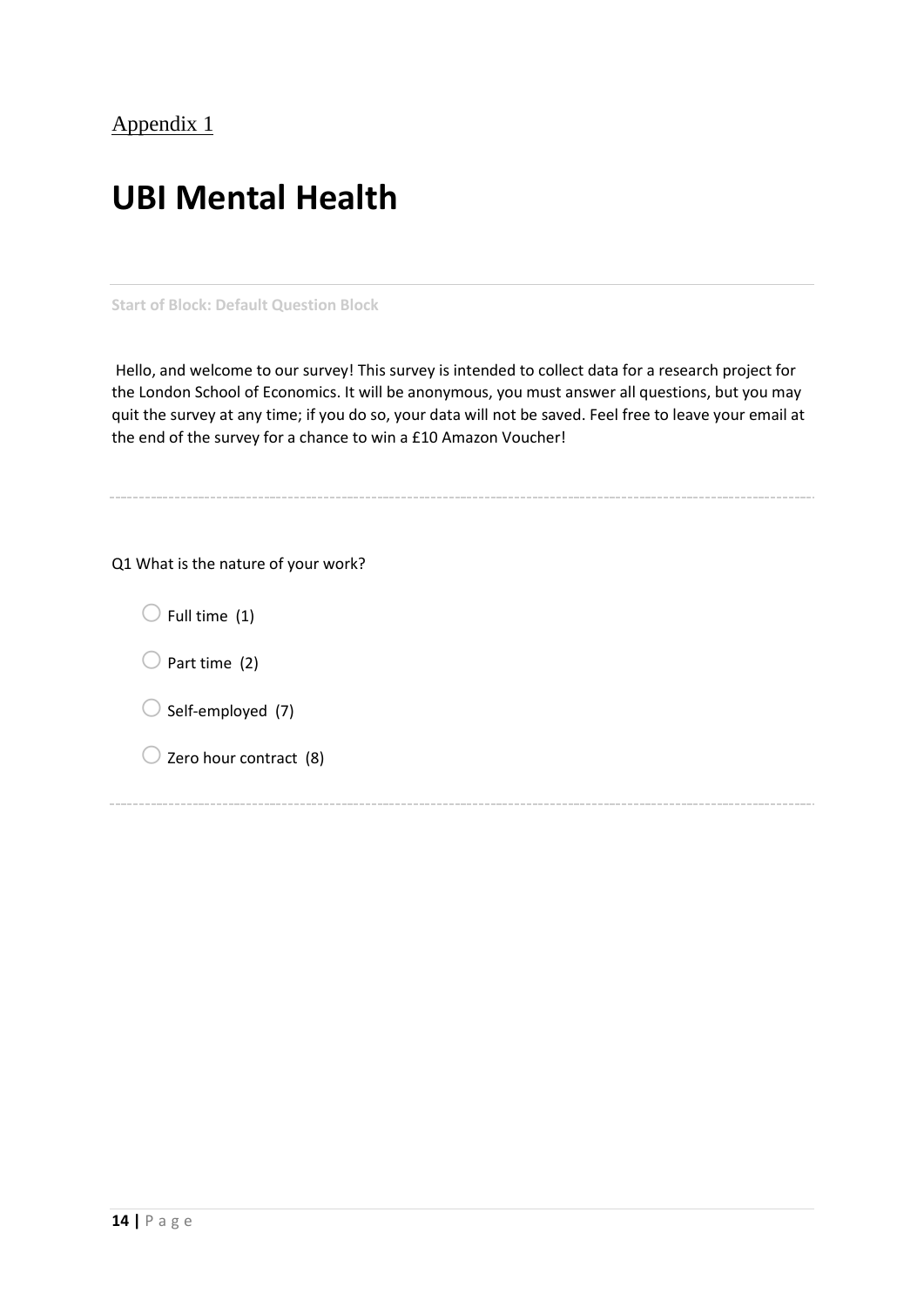Q2 Which of the following industries do you work in?

 $\bigcirc$  Accounting (1)

 $\bigcirc$  Administrative (2)

 $\bigcirc$  Customer Service (3)

 $\bigcirc$  Marketing Operations (4)

 $\bigcirc$  Human Resources (5)

 $\bigcirc$  Sales (6)

 $\bigcirc$  Finance (7)

 $\bigcirc$  Legal (8)

 $\bigcirc$  IT (9)

 $\bigcirc$  Engineering (10)

 $\bigcirc$  Product (11)

 $\bigcirc$  Research & Development (12)

 $\bigcirc$  International (13)

 $\bigcirc$  Business Intelligence (14)

 $\bigcirc$  Manufacturing (15)

 $\bigcirc$  Public Relations (16)

# o Other (specify) (17) \_\_\_\_\_\_\_\_\_\_\_\_\_\_\_\_\_\_\_\_\_\_\_\_\_\_\_\_\_\_\_\_\_\_\_\_\_\_\_\_\_\_\_\_\_\_\_\_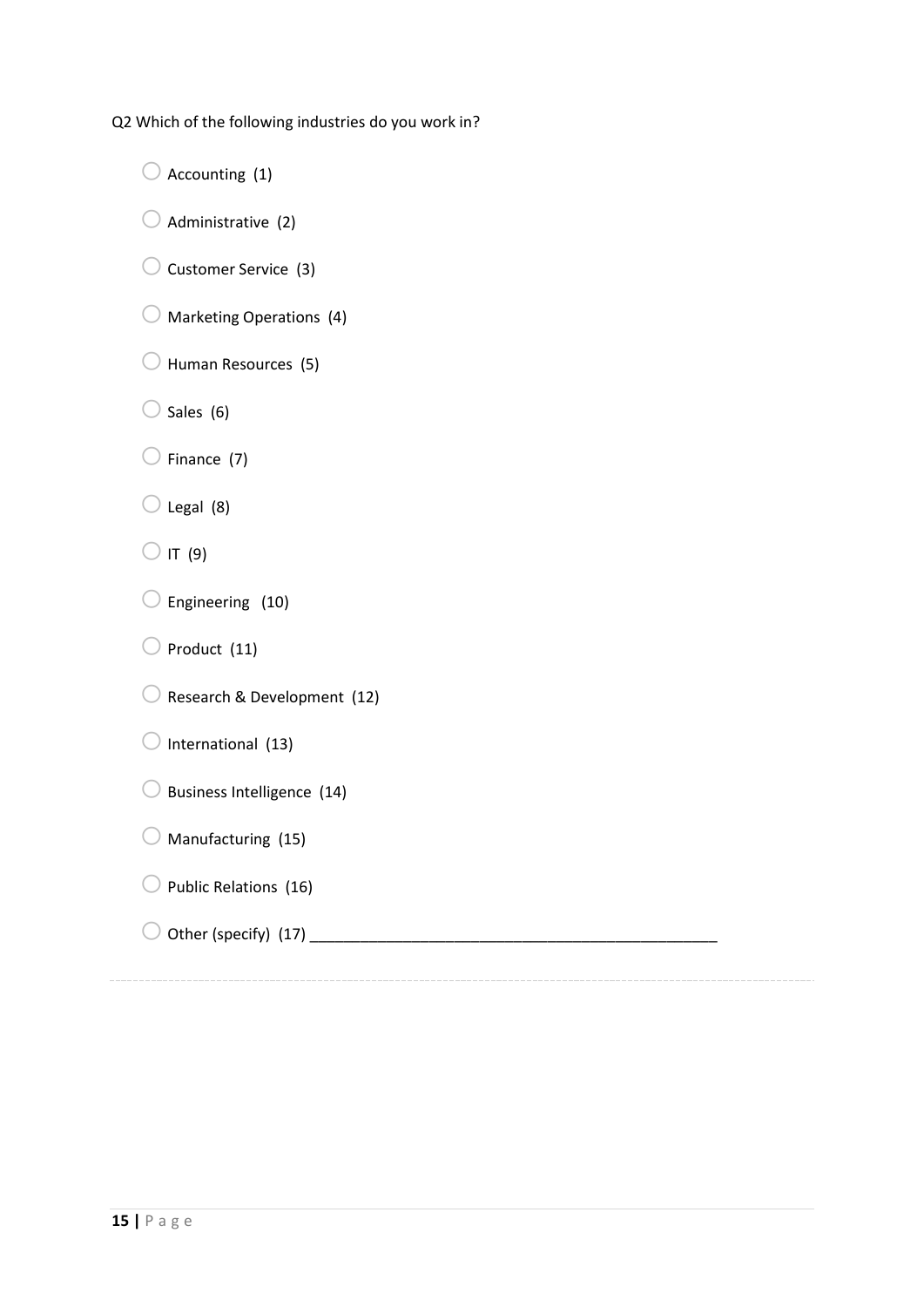Q3 How long have you been in your current role?

 $\bigcirc$  Less than 1 year (1)  $\bigcirc$  1-2 years (2)  $\bigcirc$  3-4 years (3)  $\circ$  5 or more years (4)

Q4 What is your gender?

 $\bigcirc$  Male (1)

 $\bigcirc$  Female (2)

 $\bigcirc$  Other (3)

 $\bigcirc$  Prefer not to say (4)

Q5 What is your age?

 $\bigcirc$  Under 25 (1)

 $\bigcirc$  25-34 (2)

 $\bigcirc$  35-44 (3)

 $\bigcirc$  45-54 (4)

 $\bigcirc$  55 or older (5)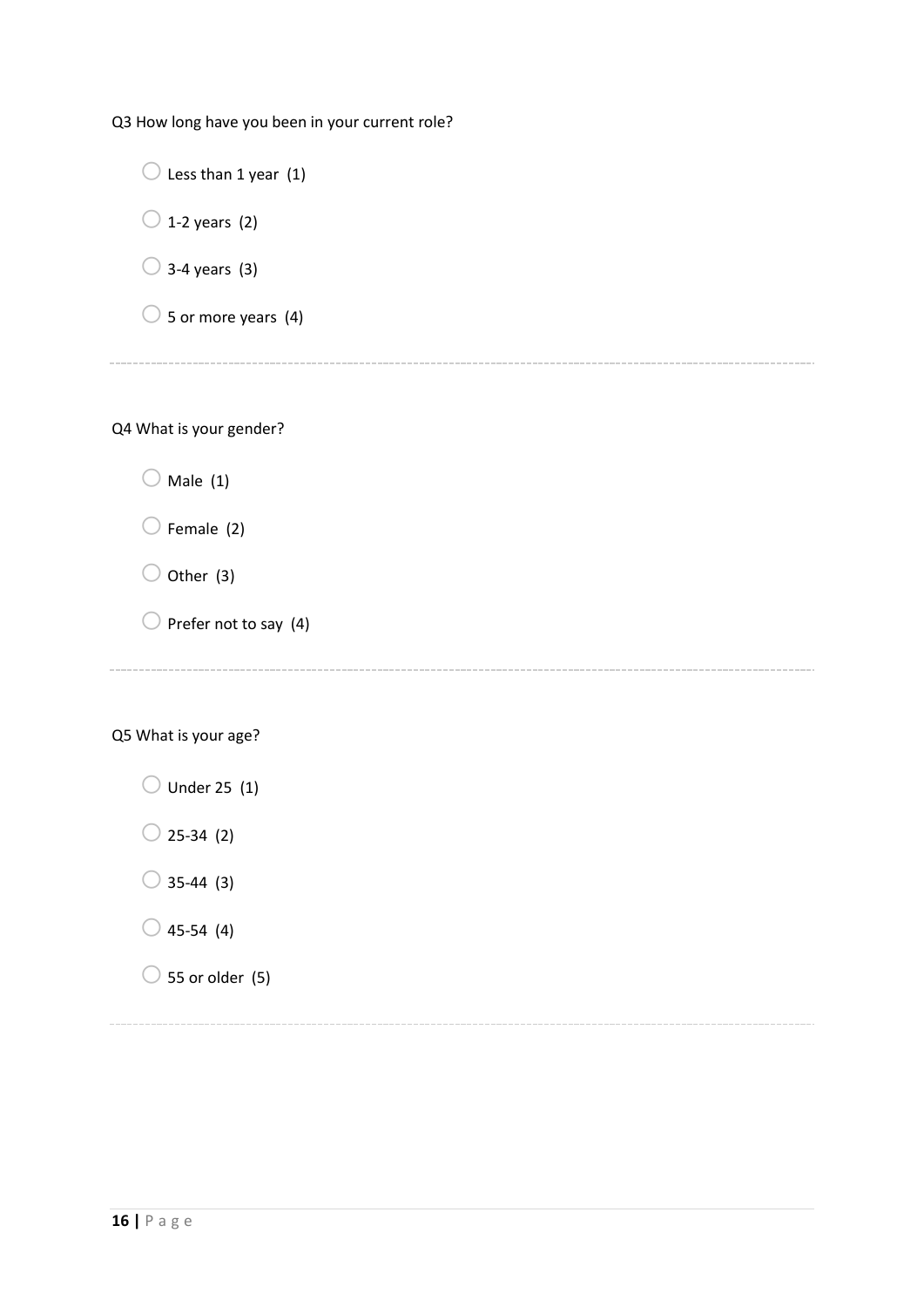Q6 How satisfied or dissatisfied are you with your ability to do interesting work in your role?

 $\bigcirc$  Very satisfied (1)  $\bigcirc$  Slightly satisfied (3)  $\bigcirc$  Neither satisfied nor dissatisfied (4)  $\bigcirc$  Slightly dissatisfied (5)  $\bigcirc$  Very dissatisfied (7)

Q7 How satisfied or dissatisfied are you with your opportunities for promotion or career progression?

 $\bigcirc$  Very satisfied (1)  $\bigcirc$  Slightly satisfied (3)  $\bigcirc$  Neither satisfied nor dissatisfied (4)  $\bigcirc$  Slightly dissatisfied (5)  $\bigcirc$  Very dissatisfied (7)

Q9 Do you work on a team?

 $\bigcirc$  Yes (1)

 $\bigcirc$  No (2)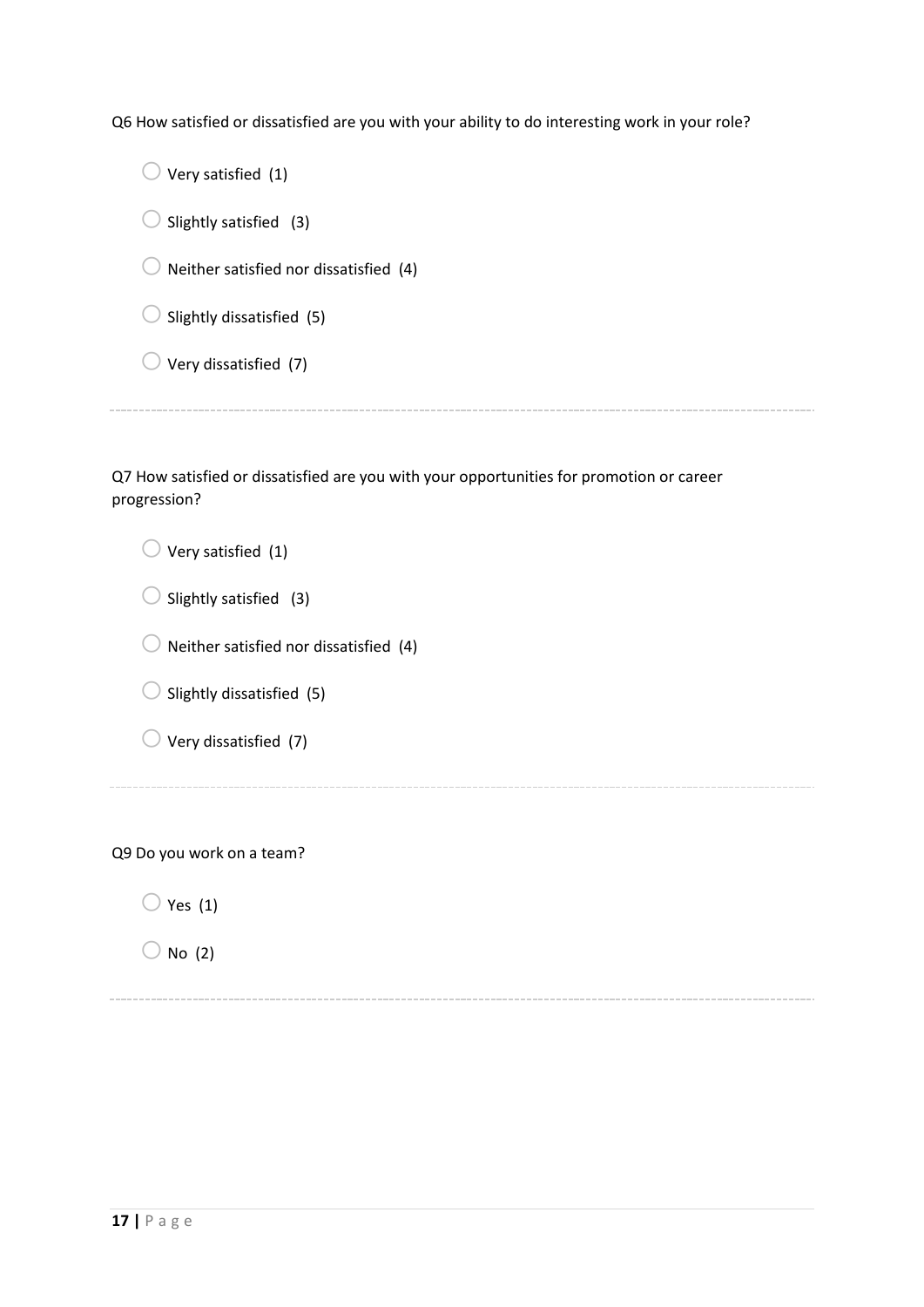Q10 How stressed do you feel in your role on a scale of 0-10 (0 being not stressed at all and 10 being extremely stressed)? Move the scale to select your answer.



Q11 Automation is the replacement of jobs by artificial intelligence or robots. How worried are you about your job being replaced?

| Extremely worried (1)             |
|-----------------------------------|
| $\bigcirc$ Moderately worried (2) |
| $\bigcup$ Slightly worried (3)    |
| Not worried at at all (4)         |
|                                   |

Q12 How satisfied or dissatisfied are you with your current workload?

 $\bigcirc$  Very satisfied (1)

- $\bigcirc$  Slightly satisfied (3)
- $\bigcirc$  Neither satisfied nor dissatisfied (4)
- $\bigcirc$  Slightly dissatisfied (5)
- $\bigcirc$  Very dissatisfied (7)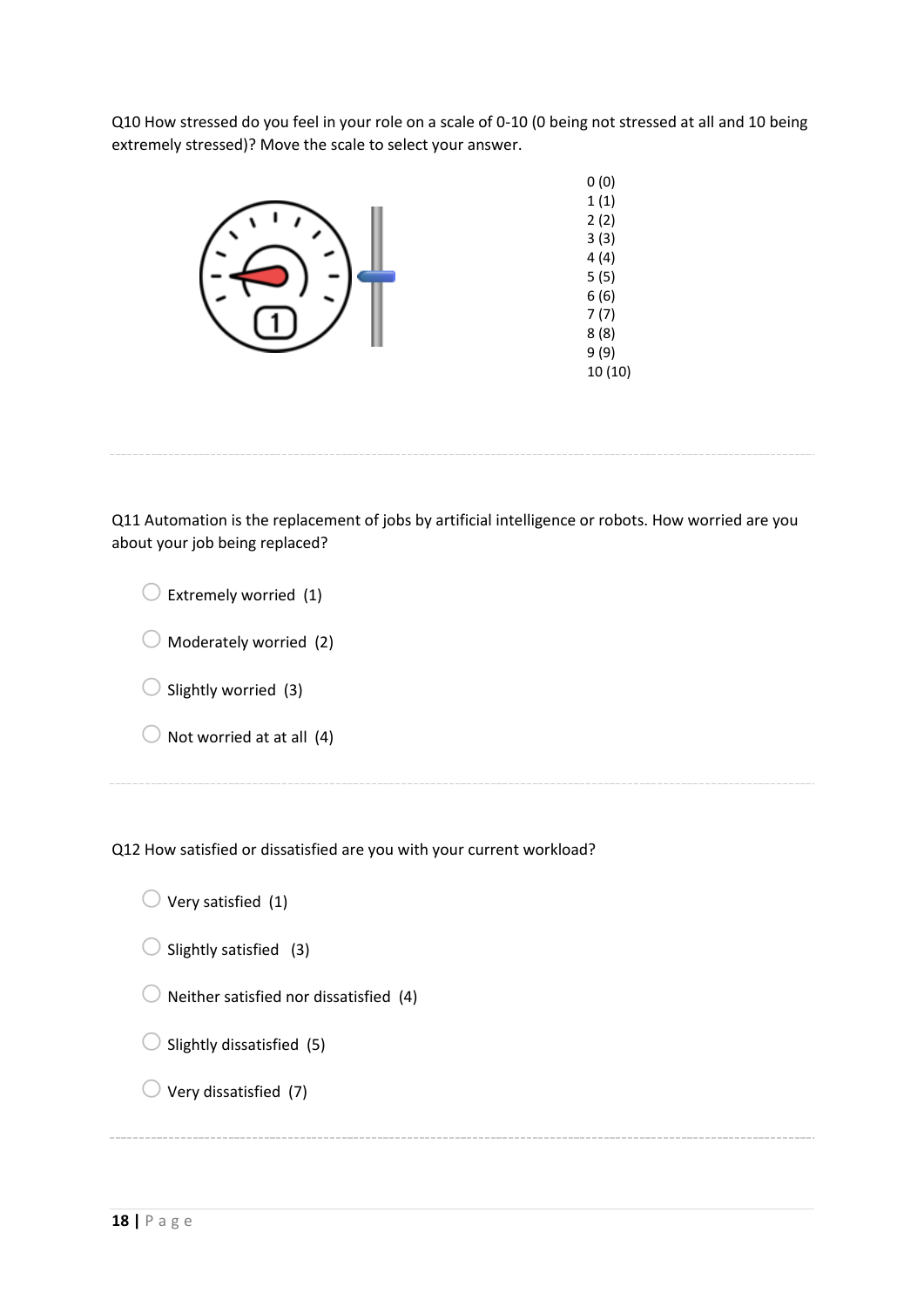Q13 Do you feel that financial concerns impact on your mental health?

| Definitely yes (1)     |  |
|------------------------|--|
| Probably yes (2)       |  |
| Might or might not (3) |  |
| Probably not (4)       |  |
| Definitely not (5)     |  |
|                        |  |

Q14 Have you experienced mental health problems whilst in your current role?

| $\bigcup$ Definitely yes (1)     |
|----------------------------------|
| $\bigcup$ Probably yes (2)       |
| $\bigcup$ Might or might not (3) |
| $\bigcirc$ Probably not (4)      |
| Definitely not (5)               |
|                                  |

*Display This Question:*

*If Have you experienced mental health problems whilst in your current role? = Definitely yes Or Have you experienced mental health problems whilst in your current role? = Probably yes Or Have you experienced mental health problems whilst in your current role? = Might or might not*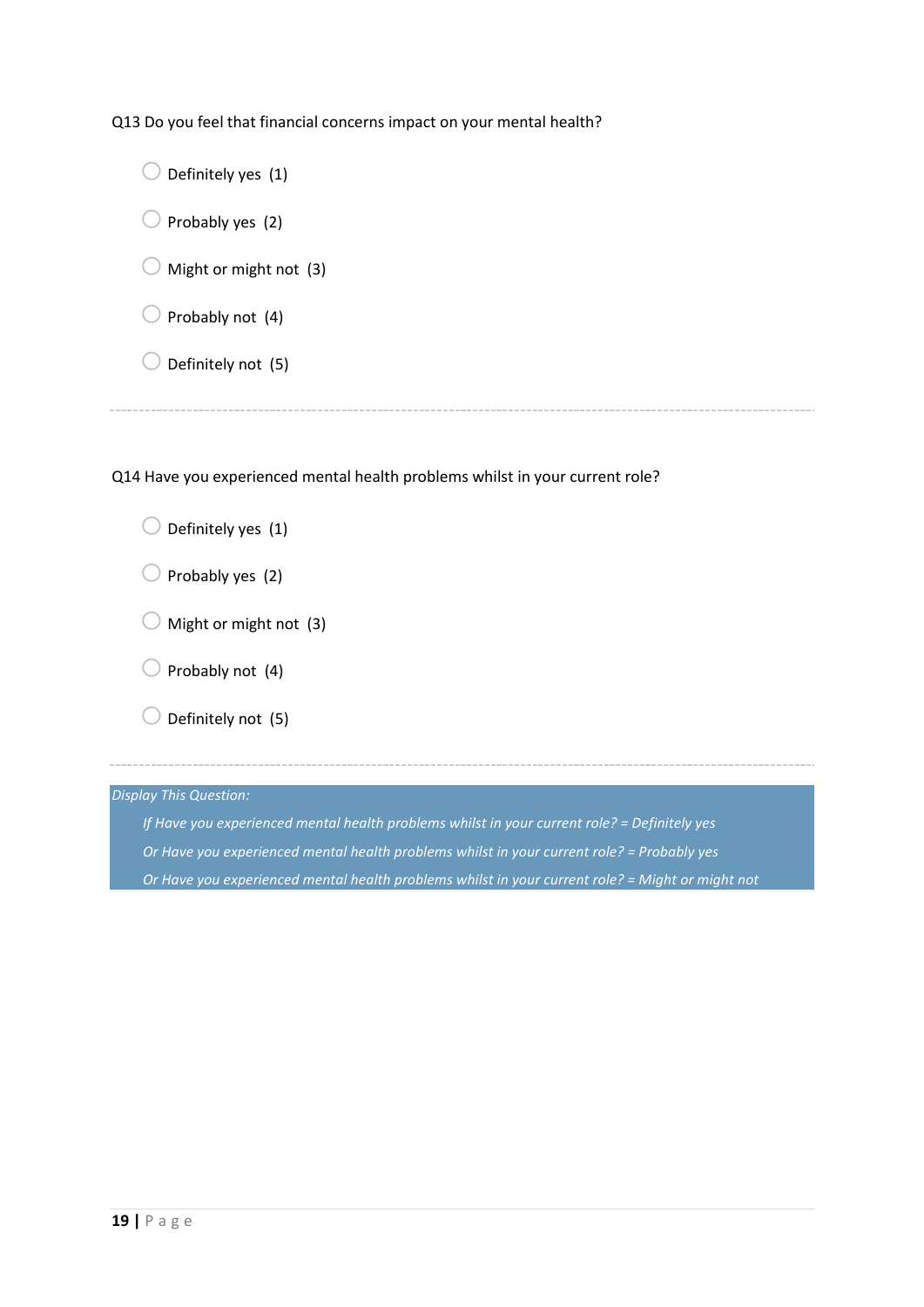Q15 What mental health problem(s) did you experience?

| Prefer not to say (1)                       |
|---------------------------------------------|
| Stress (2)                                  |
| Post traumatic stress disorder (3)          |
| Anxiety (4)                                 |
| Depression (5)                              |
| Other $(6)$                                 |
| <b>End of Block: Default Question Block</b> |

**Start of Block: Government**

Q16 Universal Basic Income is the provision of a certain amount of money by the government every week which replaces every other welfare payment and is enough to cover minimum living standards **(it is given in addition to your current income)**. It is provided unconditionally, regardless of employment status (whether or not you have a job, you would always have **at least** £1600 per month), and to everyone regardless of wealth or income.

Imagine a scenario where the government gives you £1600 per month as a basic income **in addition to your current income**. Answer the next questions with this in mind.

Q17 How would your employment status change after you are given the unconditional basic income of £1600 per month **in addition to your current income**?

 $\bigcirc$  I would leave my current job (1)

 $\bigcirc$  I would stay in my current job (2)

 $\bigcirc$  I would work less but stay in my current job (3)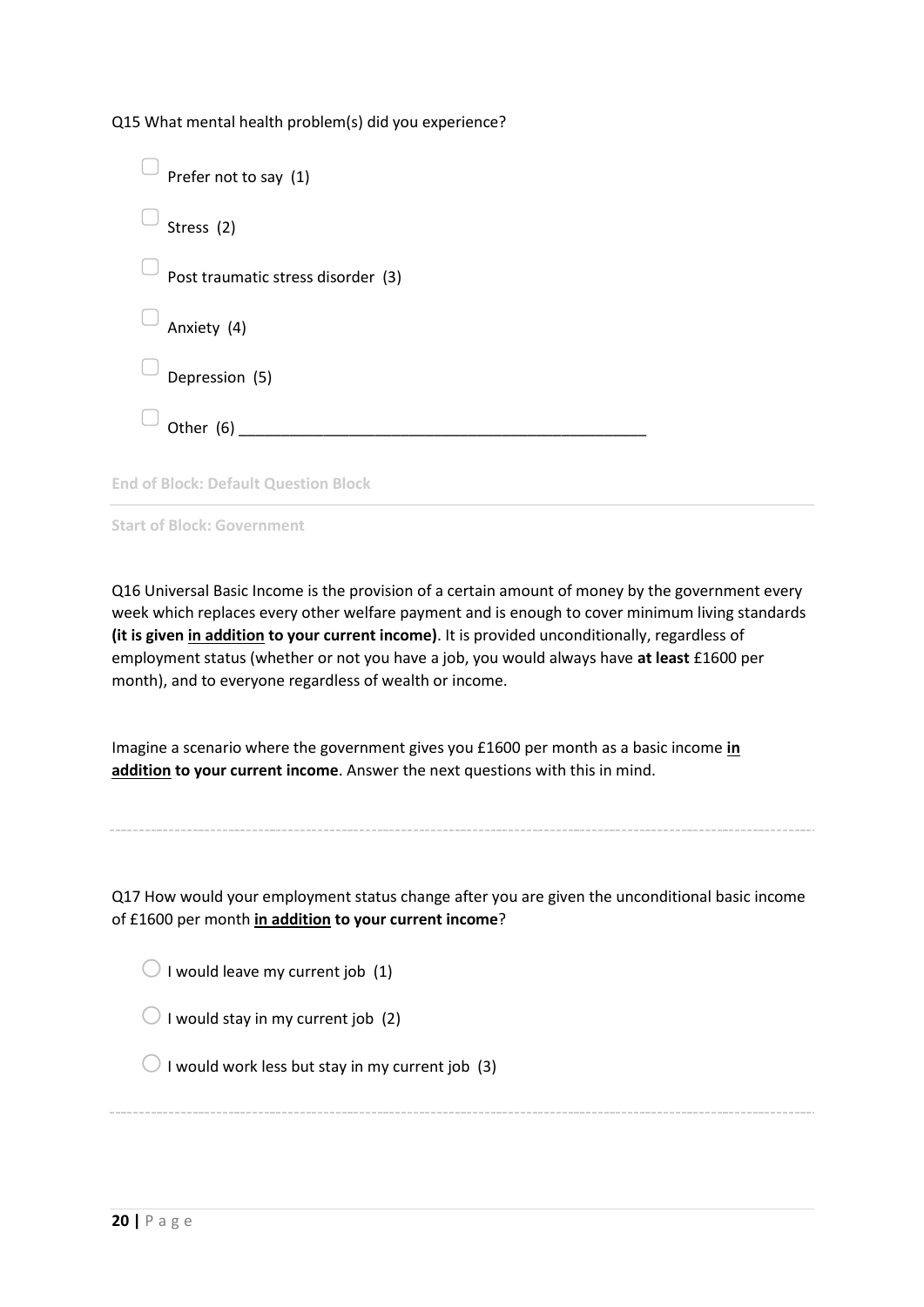Q18 Which of these are you more likely to do after you are given the unconditional basic income of £1600 per month **in addition to your current income**?

| Look for a new job (1)               |
|--------------------------------------|
| Spend more time on leisure (2)       |
| Spend more time with my family (3)   |
| I would pursue my dream job (4)      |
| I would train to gain new skills (5) |
|                                      |

Q19 Given that you have this unconditional basic income of £1600 per month **in addition to your current income**, how stressed would you feel in your role on a scale of 0-10 (0 being not stressed at all and 10 being extremely stressed)? Move the scale to select your answer.



0 (0) 1 (1) 2 (2) 3 (3) 4 (4) 5 (5) 6 (6) 7 (7) 8 (8) 9 (9) 10 (10)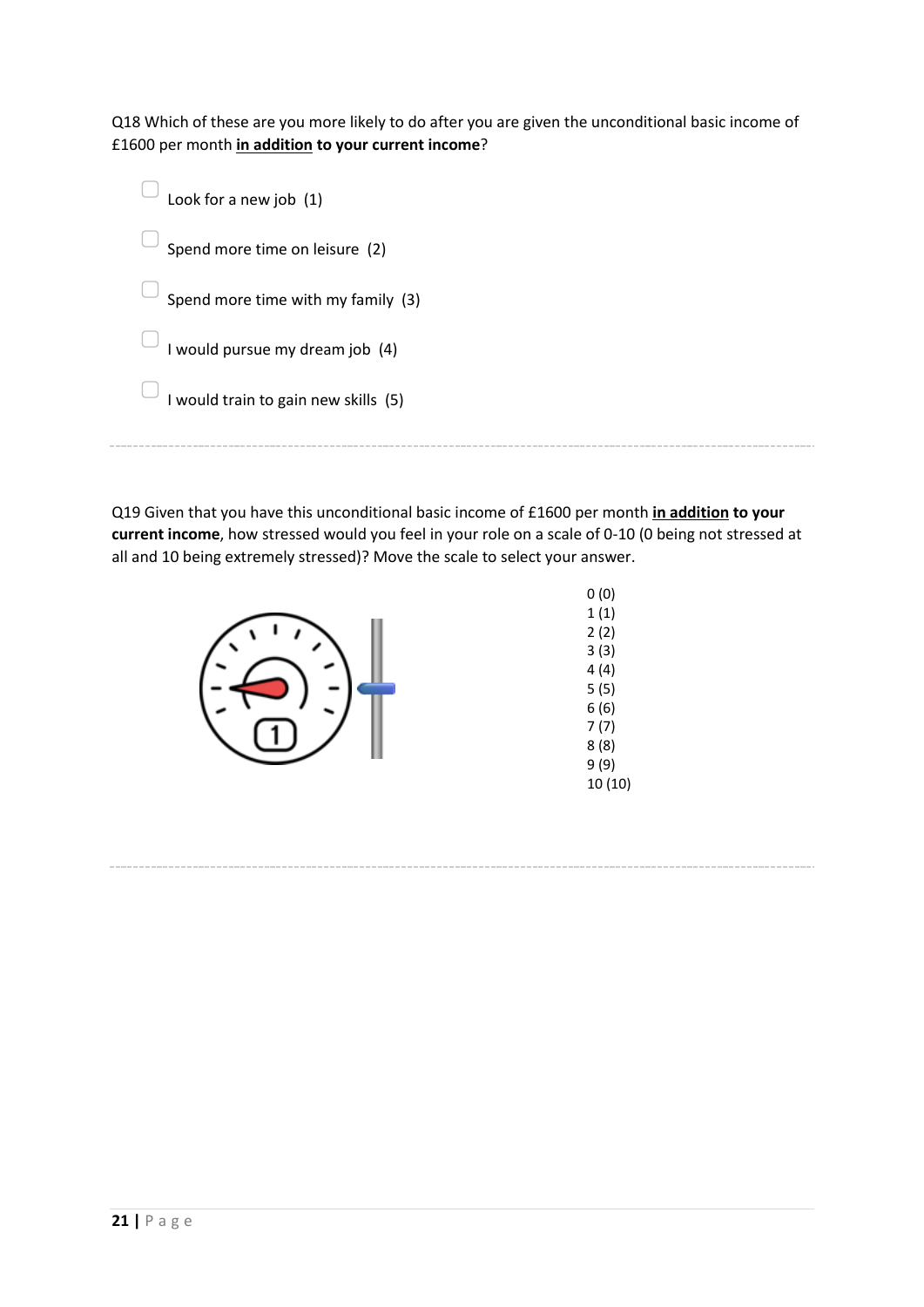Q20 Automation is the replacement of jobs by artificial intelligence or robots. Given that you have this unconditional basic income of £1600 per month **in addition to your current income**, how worried would you be about your job being replaced?

| Extremely worried (1)     |  |
|---------------------------|--|
| Moderately worried (2)    |  |
| Slightly worried (3)      |  |
| Not worried at at all (4) |  |
|                           |  |

Q21 Would this unconditional basic income of £1600 per month, **in addition to your current income,** alleviate your financial concerns?

 $\bigcirc$  Completely alleviate my financial concerns (1)

 $\bigcirc$  Partially alleviate my financial concerns (3)

 $\bigcirc$  Not alleviate my financial concerns at all (4)

 $\bigcirc$  I do not have any financial concerns (5)

**End of Block: Government**

**Start of Block: Block 2**

Before you submit, please write below if you have any queries or comments about the survey.

\_\_\_\_\_\_\_\_\_\_\_\_\_\_\_\_\_\_\_\_\_\_\_\_\_\_\_\_\_\_\_\_\_\_\_\_\_\_\_\_\_\_\_\_\_\_\_\_\_\_\_\_\_\_\_\_\_\_\_\_\_\_\_\_

**End of Block: Block 2**

Appendix 2

Interview transcript –Dr. Malcolm Torry

R: Ross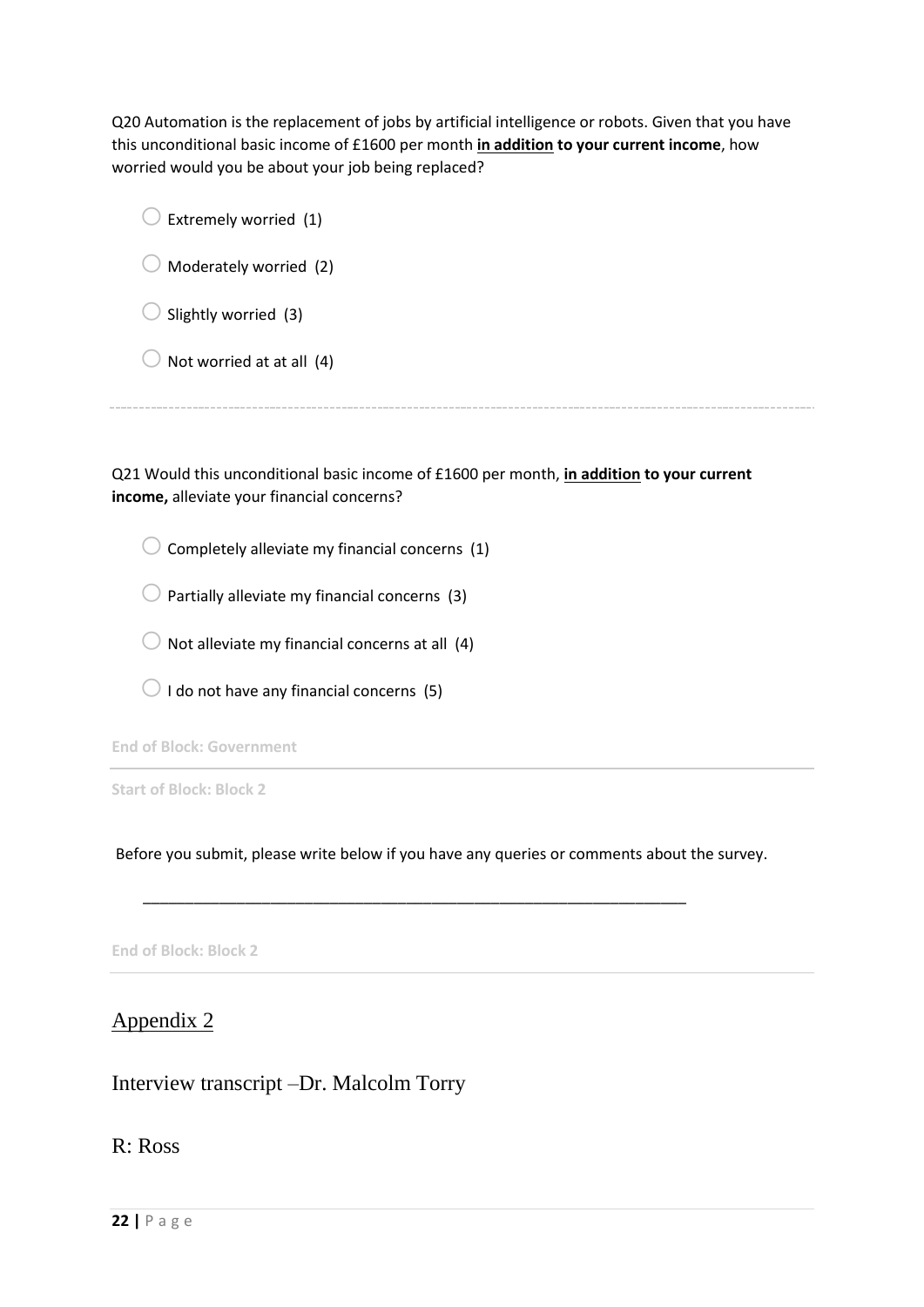## M: Professor Malcolm Torry

R: My first question is really about your interest in basic income because it is a contentious area of the future of work and future of welfare benefits. And as you said yourself, you can't really predict what's going to happen. So why do you believe it so necessary to have a universal basic income as opposed to other measures of social welfare?

M: I would not say 'opposed' to other measures of social welfare. The idea of a basic or citizens income, it is not a solution to all the problems we face. There are some utopians in this and they think that it would solve everything. It really wouldn't. It would make a contribution in the current circumstances and in some possible futures. It would be a partial solution to some of the problems that we now face.

R: Yeah, what kind of things were you thinking of when you say some of some of the problems?

M: I've started to think a bit more positive. That is, what kind of society do we want rather than what's wrong with the society that we now have, and parts of our social worker structure look for a society in which certain level of basic need is met for every member of the community. But the National Health Service and publicly funded education up to secondary level, these are parts of the life of a democratic society that recognizes that everybody has a certain level of need. They are also investments; that is, you're investing in people so that they are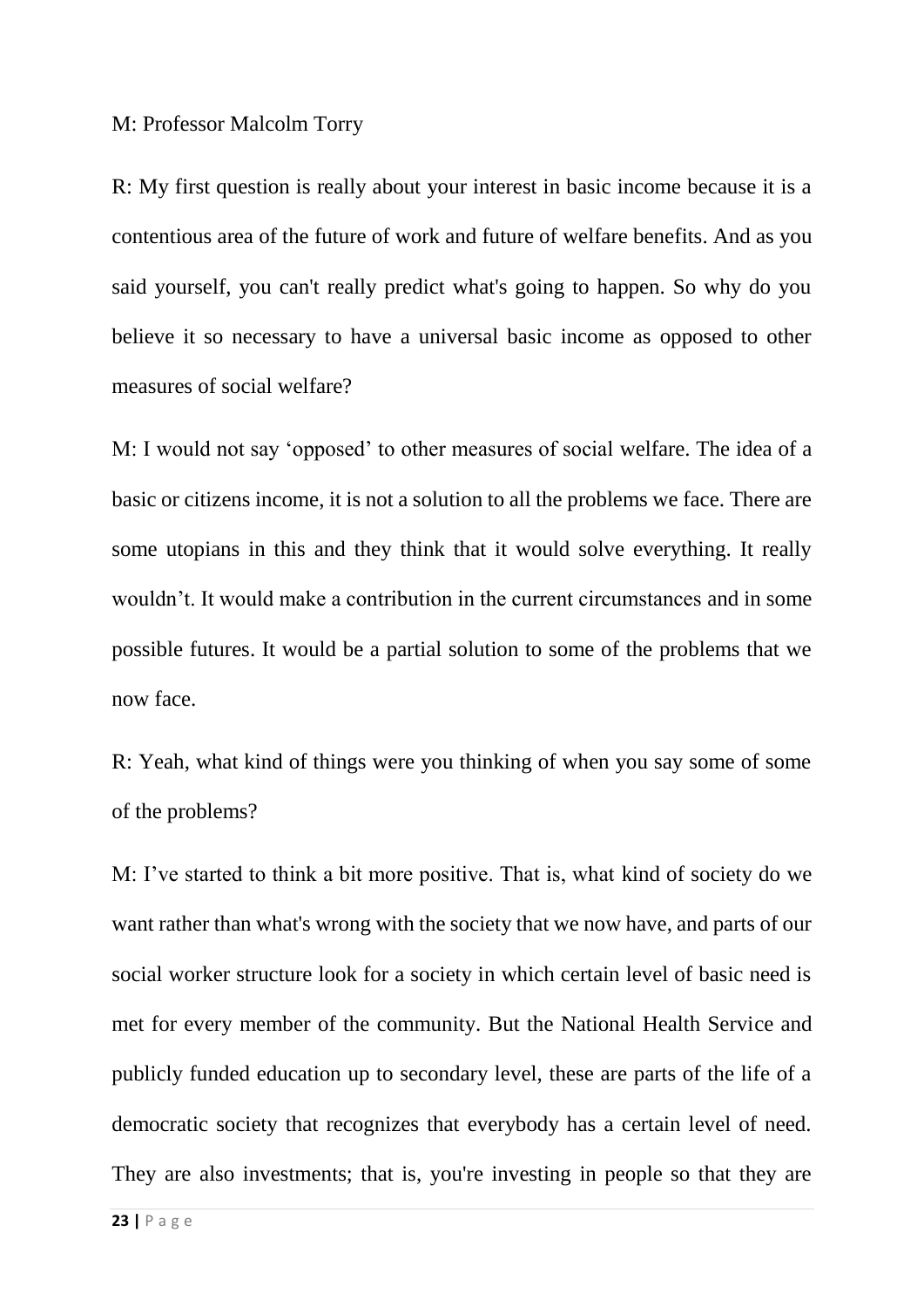healthy, they have education. So basic income would have the same effect in our income structure that those have had in those other welfare fields. That is, it will provide a secure foundation on which people could build just like Health Service and publicly funded education. It would provide a level of security that would move from the positive to what's wrong now or becoming more wrong.

Many families now find that their entire income strategy is a risk. In the days of my grandfather, he left school at 14, went to work for a large engineering company as a tool maker apprentice and that's where he retired from, when he was 65. That was his life. There were absolutely no insecurities in his household income strategy. That's a very rare experience now. Earned incomes are constantly at risk from changes in industry, from changes in companies, with trade unions not being strong as they were, the ways in which pay used to keep up with prices no longer really work.

And increasing numbers of contracts are quite flexible. Flexible is fine for industry, it is very good for industry. It's not so good for people who work in industry. Similarly, the income structure, thanks for the benefit system, is often a risk. It doesn't take much to lose your in-work benefits to out of work benefits. It can all suddenly disappear for weeks on end. So to look at that negative scenario that we are increasingly facing a basic or citizens income would help to solve that problem because it will provide a level of security. There isn't a feasible basic income scheme that would provide for everybody's total needs. Of course, it just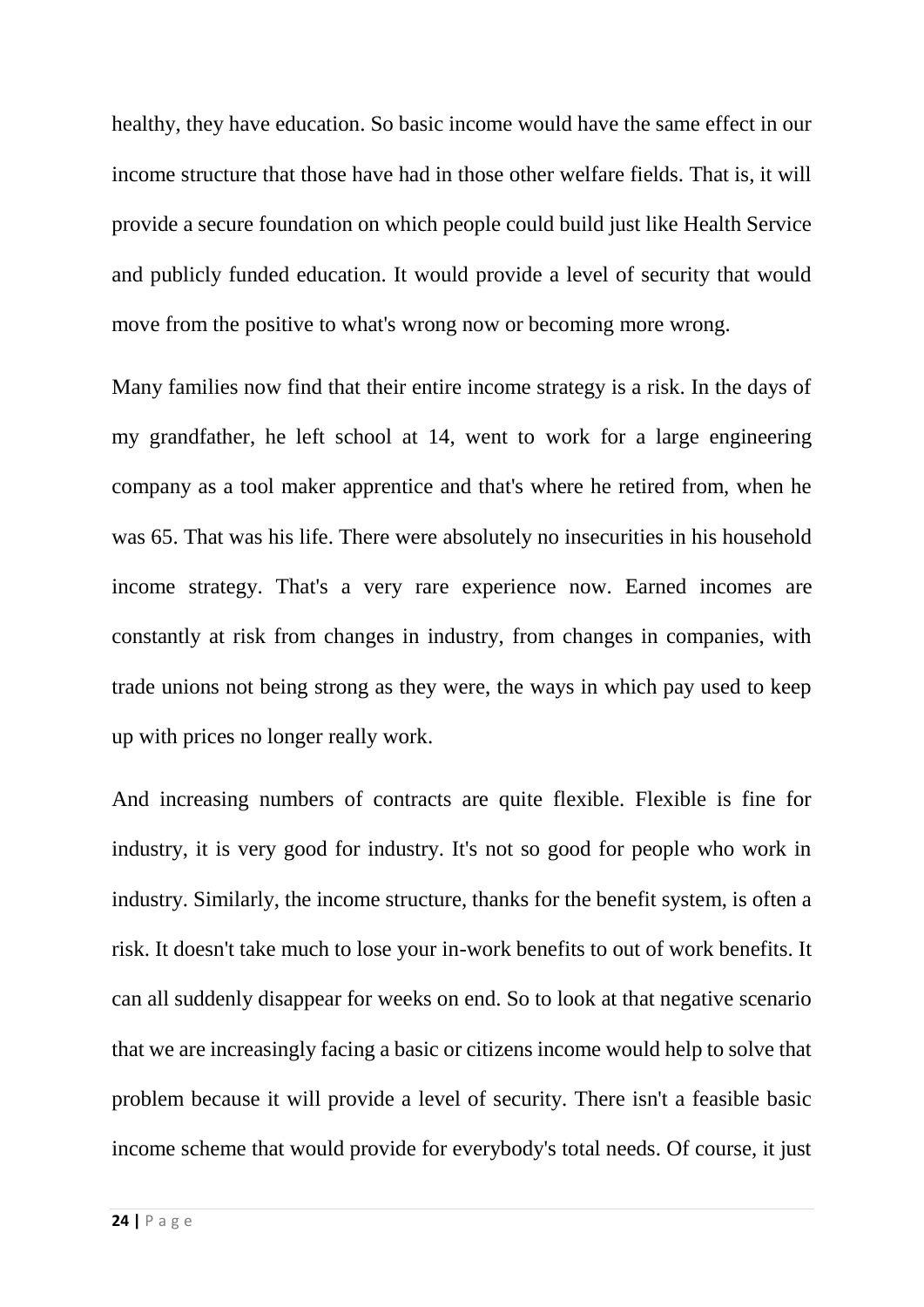wouldn't work like that, but the level of security will be very good for every household.

R: Okay, I see. We'll talk a bit more about kind of the effect of basic income in combating certain precarious contracts in a bit. So what your analysis is saying is what kind of society do we want it to be and what do we want to provide for, and some of the areas which more and more researchers are focusing on is mental health and subjective well-being. And so assuming kind of that Universal Basic Income is a step towards a society where everyone's health and well-being mentally is focused on and enhanced, would Universal Basic Income at all make an impact on that and if so, how?

M: Looking again at our current means-tested benefits system I began to understand what their effects are more than 40 years ago when I worked in a sub??? benefit office in Brixton, administering means-tested benefits for two years. That was my education in this field. I recognize the damage that the system was doing, not only to the claimants but also to the other side, the members of staff sitting behind me as well and it hasn't got any better. It's got a great deal worse than it was then. The current benefits system imposes a division on our society because people who are receiving assistance benefits suffer under one set of rules and people who don't receive them and bear tax experience a very different set. And these rules are seriously degrading, stigmatizing if I see and so on. And the inquiries that are made into people's private lives, because the means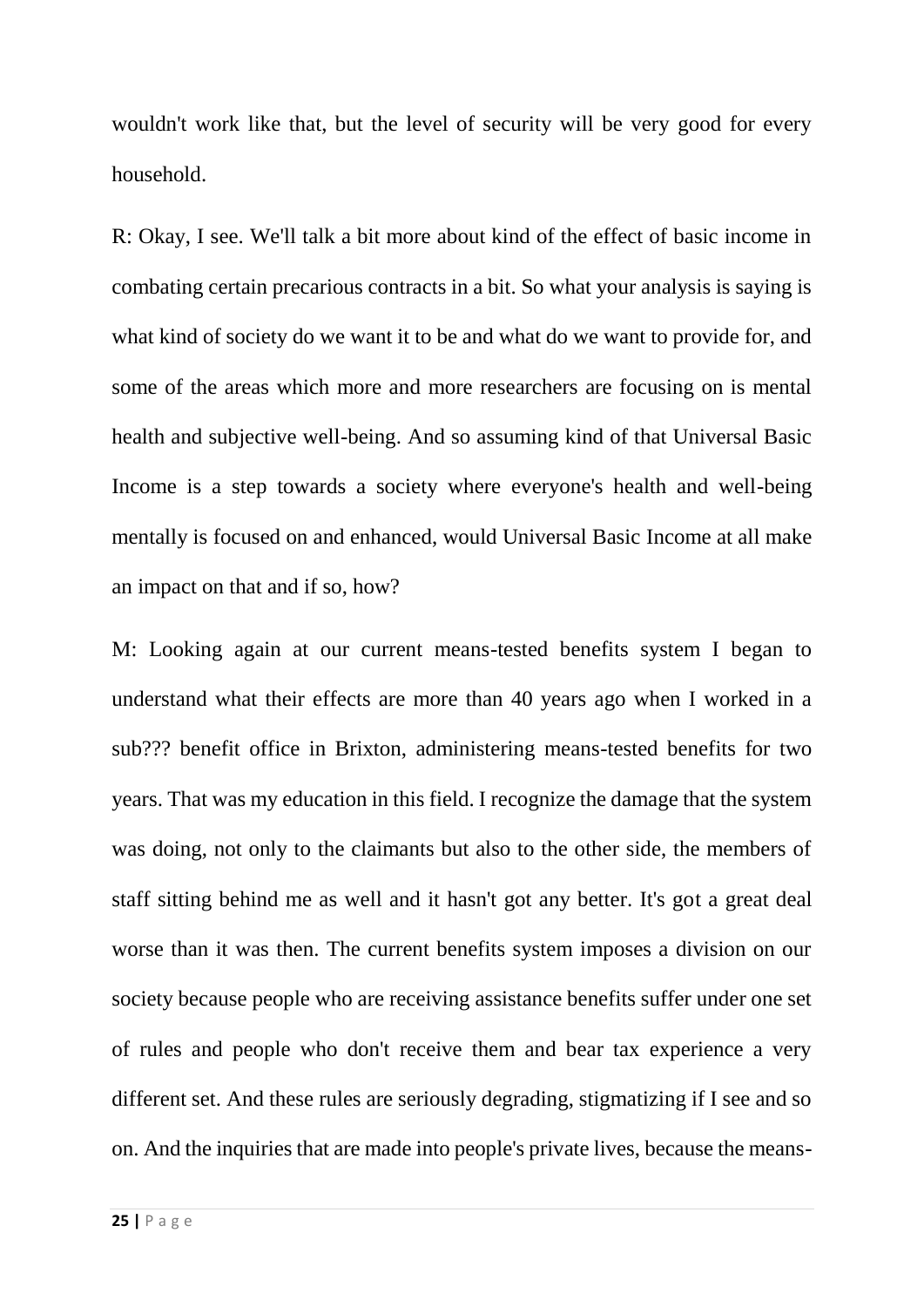tested benefits system is based on the household of the individual, are highly intrusive and that is damaging. Errors are rife in the system. It's very easy to accidentally criminalize yourself.

And it is very difficult to see what's right about the means-tested benefits system in terms of how it treats people. And stigma and division and the degrading treatment that people experience, particularly now that the sanction's regime is so extreme, are entirely damaging to mental health. That's the way it works; mental health is affected, then your physical health has to be affected as well. "I, Daniel Blake" is a very true film, so it was like almost everything in that would happen in real world. There's just one thing that wouldn't have happened. The solicitor would never have told Daniel that he was definitely going to win his tribunal cases because they never know. It's too unpredictable for that. Can't say, 'I know you're going to win this'.

Anyway, so the pilot projects that have occurred around the world with a genuine basic income, there have been just two: one in Namibia and one in India. They have shown considerable effects on people's health levels and for instance on reductions in hospital admissions and so on. There have also been experiments, which are not strictly speaking experiments on the basic income. The Finland's scheme is very close to them. It wasn't a community-wide experiment but it simply chose 2000 randomly selected unemployed individuals and made their benefits unconditional for two years. Even though that was a very minor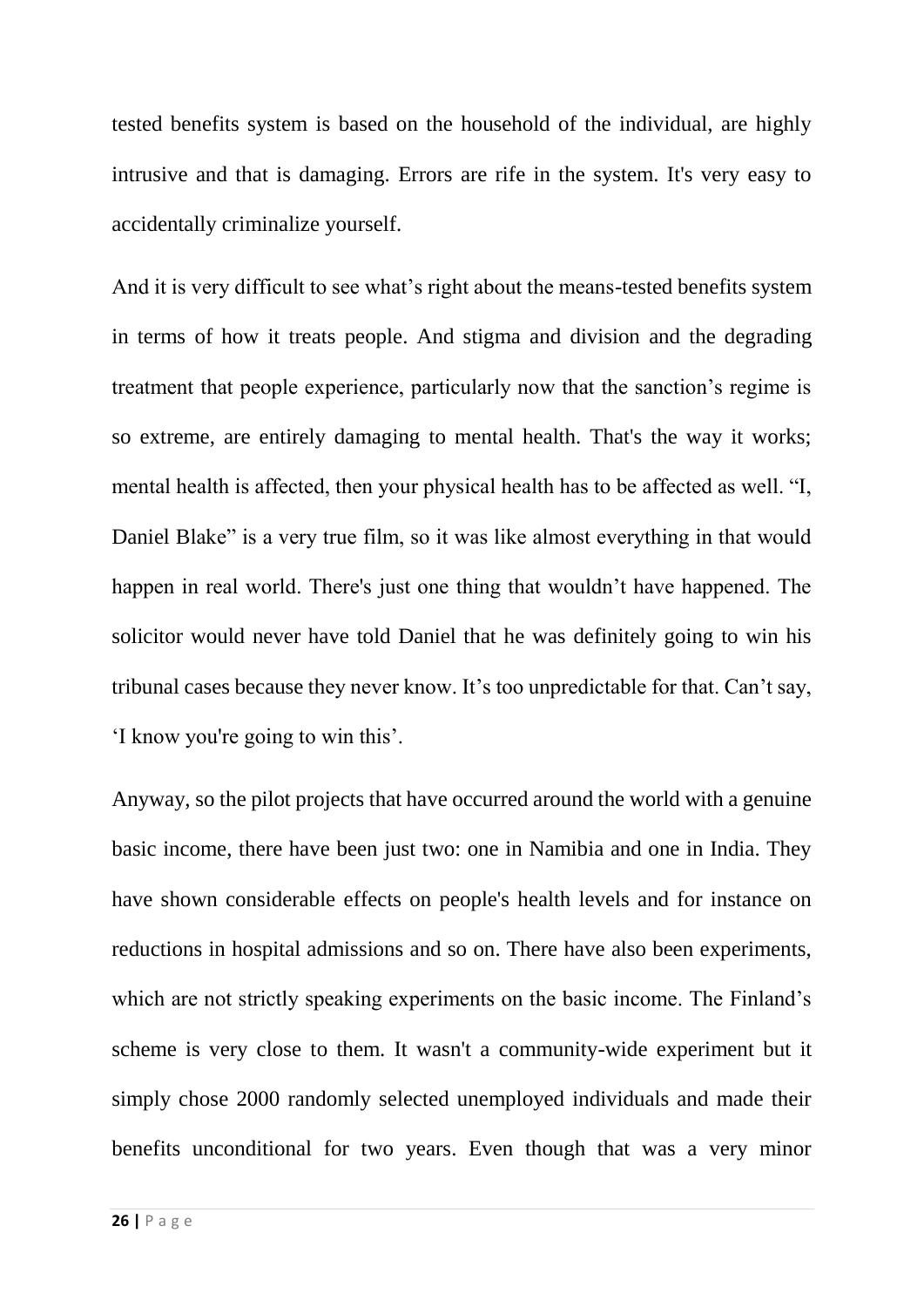experiment, it showed considerable improvements in wellbeing for those that the pilot sample compared with a control sample. An interesting result, which some of the politicians rather liked, was the increase of people's trust in politicians. It seems to improve people's relatedness and that's a very important part of the mental health of not only the individual but also the society as a whole. The experiments in minimum income guarantees in 1970s, things were not basic income. They were sitting at the level of income below which households will not go to poor for a short period in the whole towns, there was like Canada, Manitoba. The results of those have recently been c??? all over again by academics. They discovered considerable health impacts, that is in health improvement in that community because there wasn't such an anxiety about whether you're going to have enough income. That rather suggests that the real basic income would create considerable improvement in people's mental and physical health.

R: The next question is going back to contract, about instable contracts. So gig economy, which is proliferating in the modern day and spurred on by the rise of digitalization and globalization of tasks, led to precariousness. How would Universal Basic Income would have an effect on the workers in this sector?

M: Gig economy is a particular example of what we were discussing minutes ago. The insecure world means that it's very difficult for people to plan their domestic income strategies. It's a very difficult thing to plan at all. And that's fine for the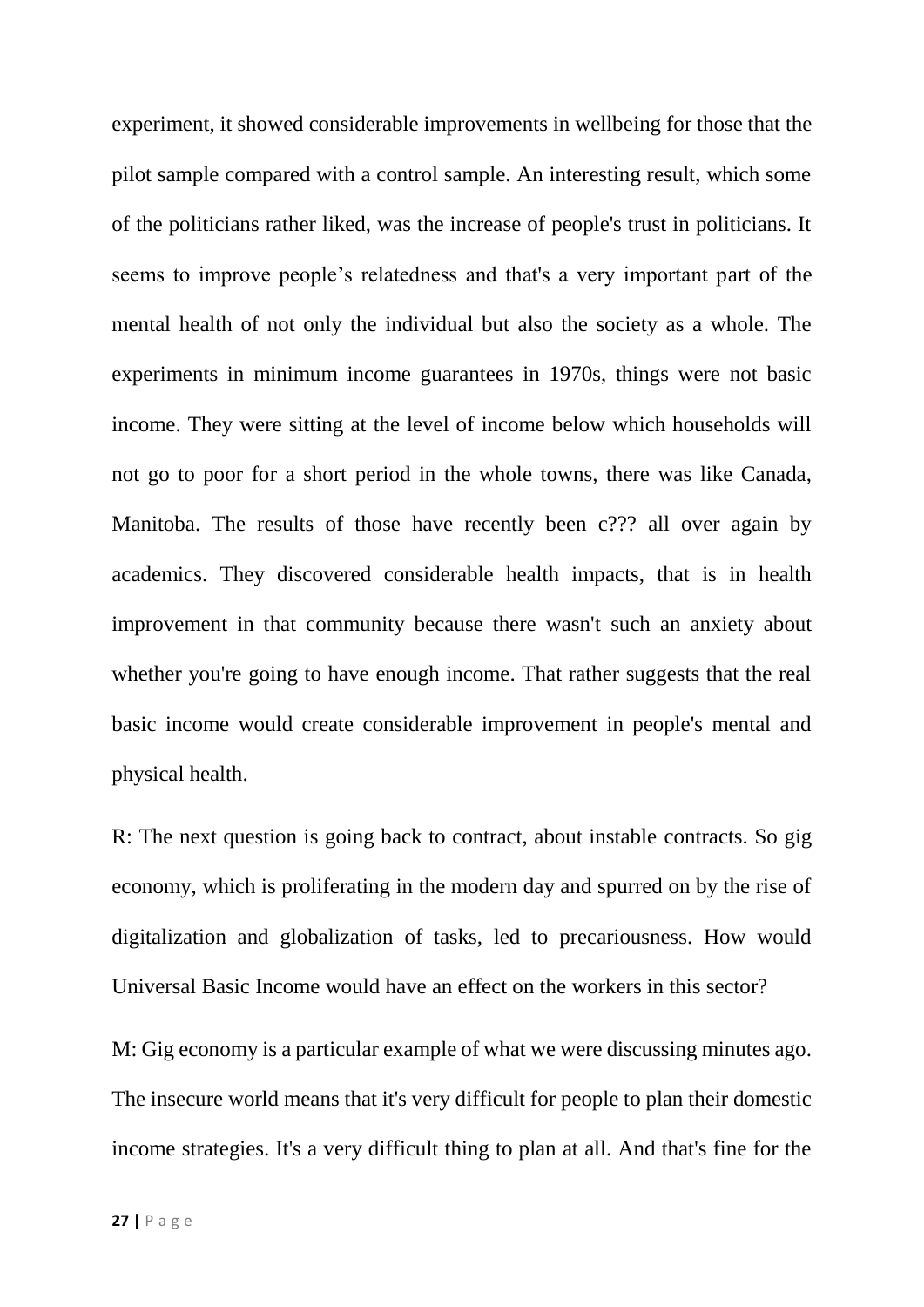industry's concern; it makes them more efficient, ??? is absolutely right. In one sense that I think is wrong with that is given that it is a global phenomenon, it's going to be impossible for any individual country to stand out against the trend. We all understand that problem. The problem though is that it means that the workers are suffering the effects of the increasing flexibility of the employment market.

First of all, positively a Citizens Basic Income would provide a level of security which nothing would ever take away to be completely secure layer of income on which you could then build. So the proportion of your income that you would then be insecure, you ??? which would be enormous systems, people who rely entirely on the gig economy.

Looking at the current situation, if you are on the citizens benefits whether that's working tax credits, child tax credits or all the new Universal Credit, these systems find it very hard to cope with flexible earnings. They're fine. If you have a full-time job that has fairly stable earnings and you only have the one job and you live in a stable household. That's what these means-tested systems were built for and within that context they are very effective. Of course, that's a context that many people will recognize it more with everything much more flexible. These systems just don't work. If you have more than one part time job and you are on either working tax credits or universal credit, it is very difficult to administer them and you can find yourselves with one month far too little income and another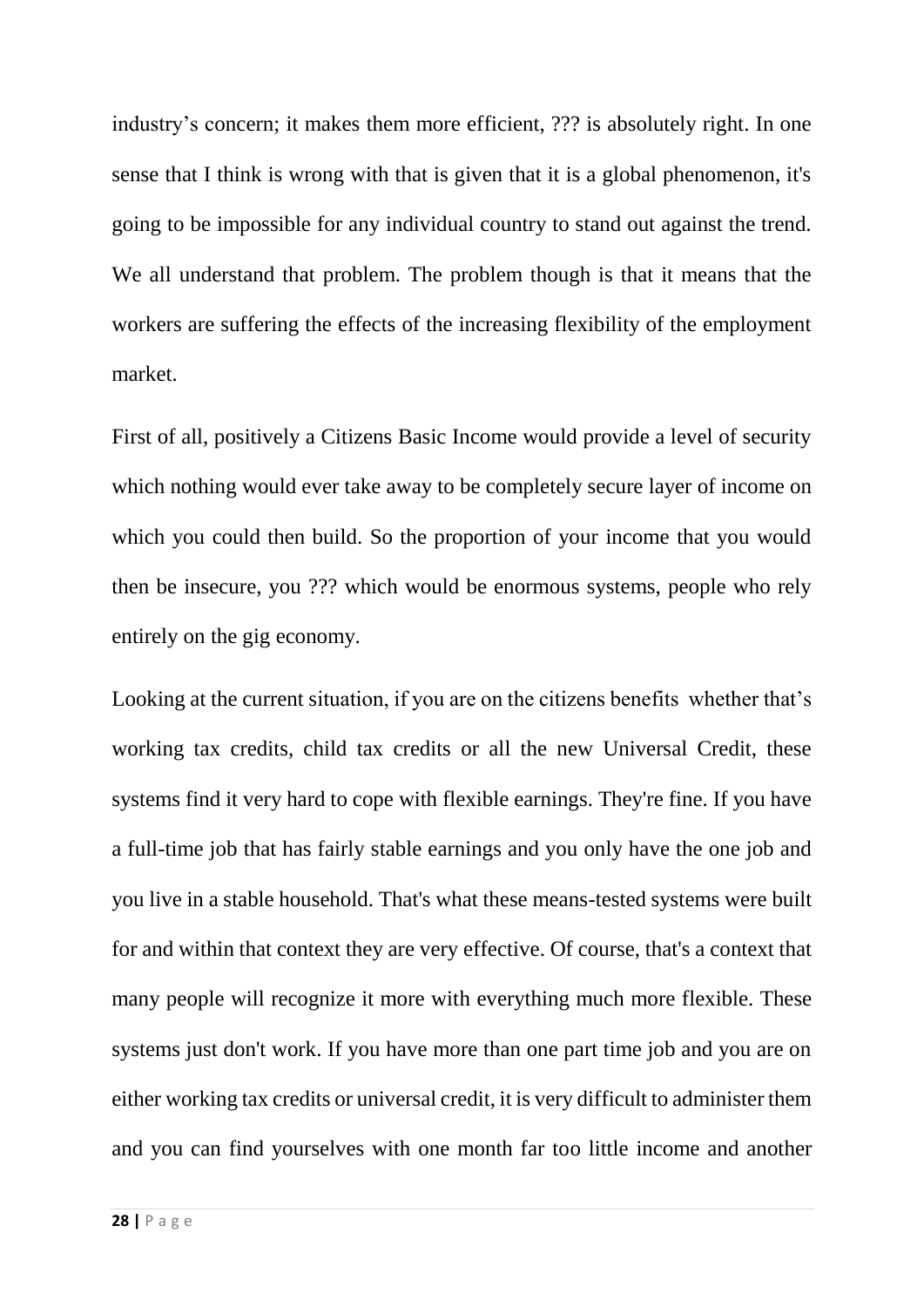month you are asked to pay back the income you've already received from the benefit system and so on. In a world that's going to be increasingly insecure, we're going to need a layer of security and citizens basic income provides that.

R: So the other thing I wanted to ask you about is your current research and the use of the Euromode dataset as a means of finding a feasible way of implementing basic income as you say, so consider your findings. What would that look like? What would a feasible basic income look like and what do you mean by feasibility? What are the issues?

M: The concept of feasibility is complicated. There are many different kinds of feasibility, not just one. There's financial feasibility, which you're wanting to look at. Perhaps even more importantly psychological feasibility, that is would the concept of a basic income be understood and political feasibility would build on that, that is would it be possible to provide basic income to get through the political ideology system that we live with, would it cohere with the ideologies with which our politicians operate. The policy process feasibility - asked whether you could get the idea through the policy process which is incredibly complex, evolving vast numbers of individuals institutions. So there are lots of different kinds of feasibility and to say that because something becomes financially feasible, this feasible is not necessarily true.

However, financial feasibility is going to be essential and there are two basic kinds of financial feasibility. One is, can we afford it. And the answer to that will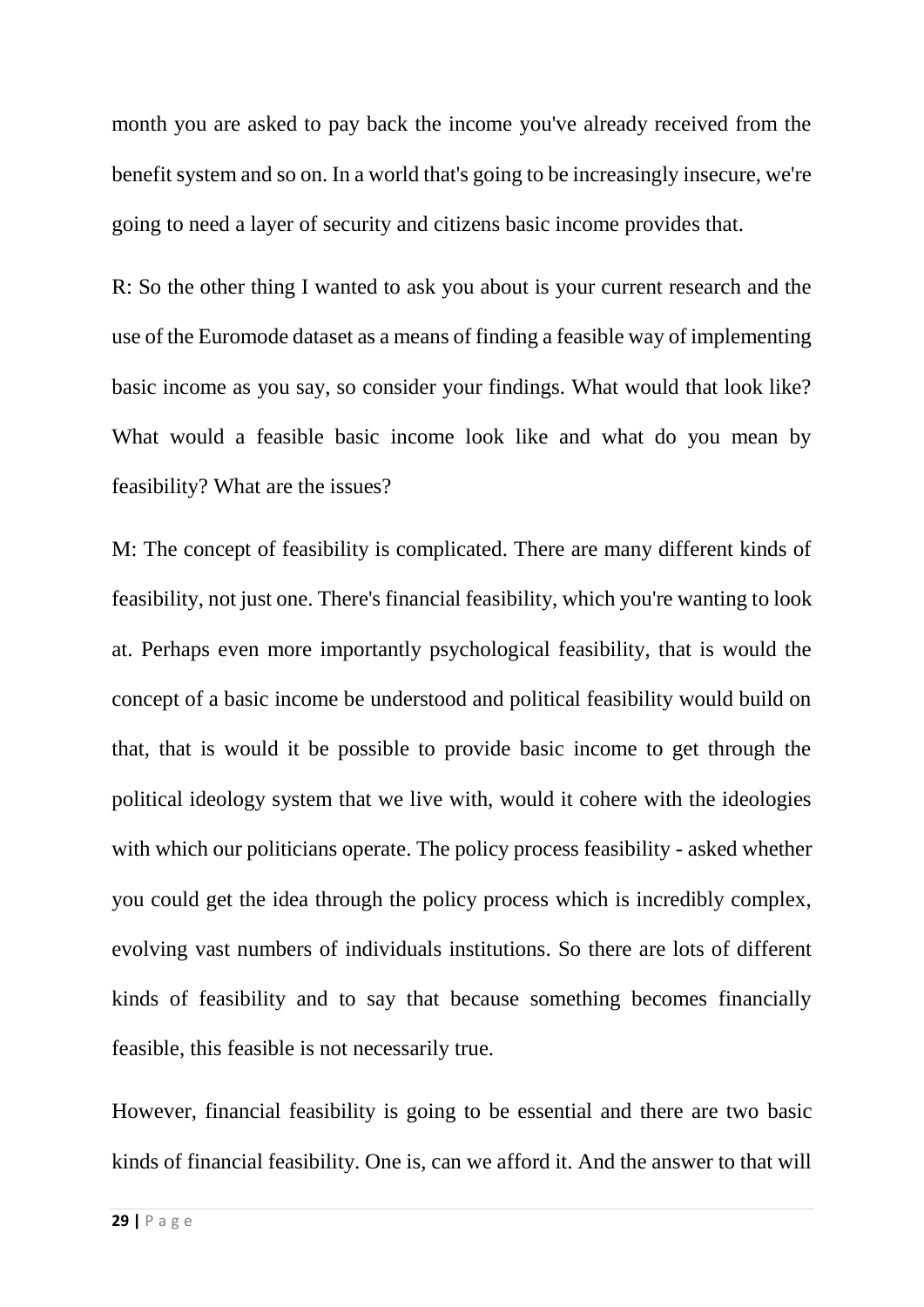always of course be yes. It's always possible to afford the new better service. Whether you can within the current public expenditure limits is a very different question. We normally say something is financially feasible if it won't add to public expenditures, and so one of the things that I do and I do research using ???, which is a computer program that contains all of the tax and benefits system regulations and you pass through it, the ??? survey data, which is they drop 40,000 or so individuals to discover the real world effects of current system and of any reprogramming that you might do to the system to create new benefits. And that's where my statistics all come from. What I do is fix a number of parameters, then I say this would be a financially feasible scheme if it didn't raise income tax rate by 3% or by more than 3% and if you could pay for it without adding any additional public expenditure. I also set the current period that ??? reduce poverty levels and reduce inequality.

A second kind of financial feasibility is that the changes that you make shouldn't make poor households poor when you make any change to benefits or tax system. It's very easy to make poor households poor even if you don't intend to simply because of the complexity of the system. Whenever you implement a basic income, you're going to have to change the existing tax benefit systems, and you could easily make poor households poor. So I set a criteria that you must not, that is there will always be a small number of losses that you can't get rid of but you try to keep the level of losses to say 2 percent of households, but suffered losses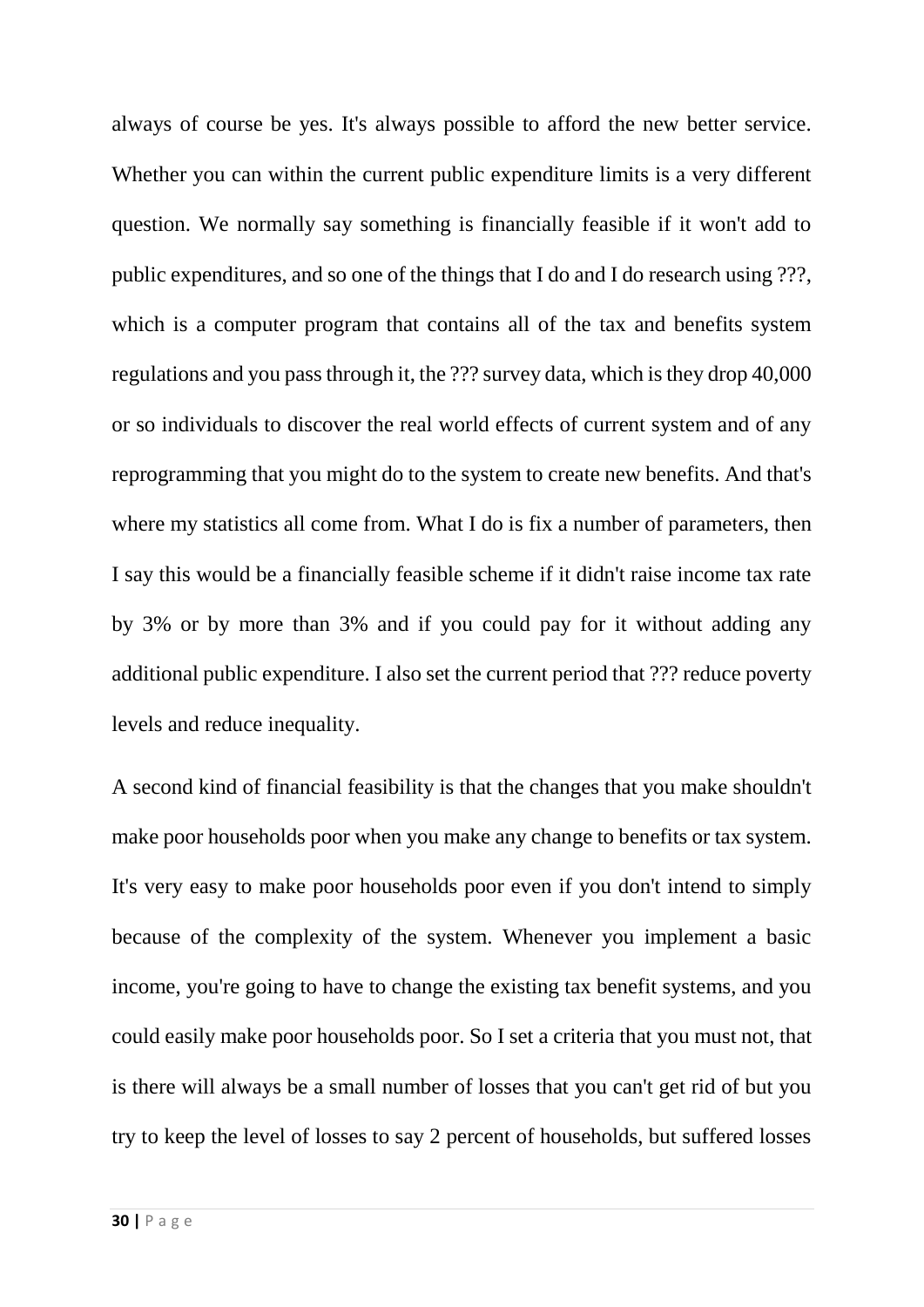??? reported 5 percent if they're in the lowest earnings decile. So I set the criteria. I then use Euromod, then the labour intensive trial and error method to see if I can find a basic income scheme that will fit those criteria. If I just find one scheme either that fits them or very nearly fix them then we can say that the idea is feasible. There is such a scheme. But whether there's more schemes, I don't know because once I found I stop looking because it just takes a long time and big change to the parameters, running a system again.

R: All right. Well, that's interesting to see what kind of parameters are in priority of Universal basic income. You mentioned the changing relationship between kind of politicians and citizens and some of the case studies. I remember talking to one of the LSE economists in another interview called Alan Manning and he was talking about kind of the negative impact of like how, if we were to introduce Universal Basic Income, it would expand the state and would collect registries of all these kind of data about people and taxes. And so that was more pessimistic attitude of Universal basic income and the state. So I just wondered what are your thoughts on that relationship? Like how will it change the relationship of the citizens to the state?

M: It would be opposite to what you have just described. But at the moment, if you are on the citizens' benefits the state intrudes in a major way into your privacy. It wants to know about your personal relationships, wants to know about your income, it wants to know what kind of details about you. And not only that;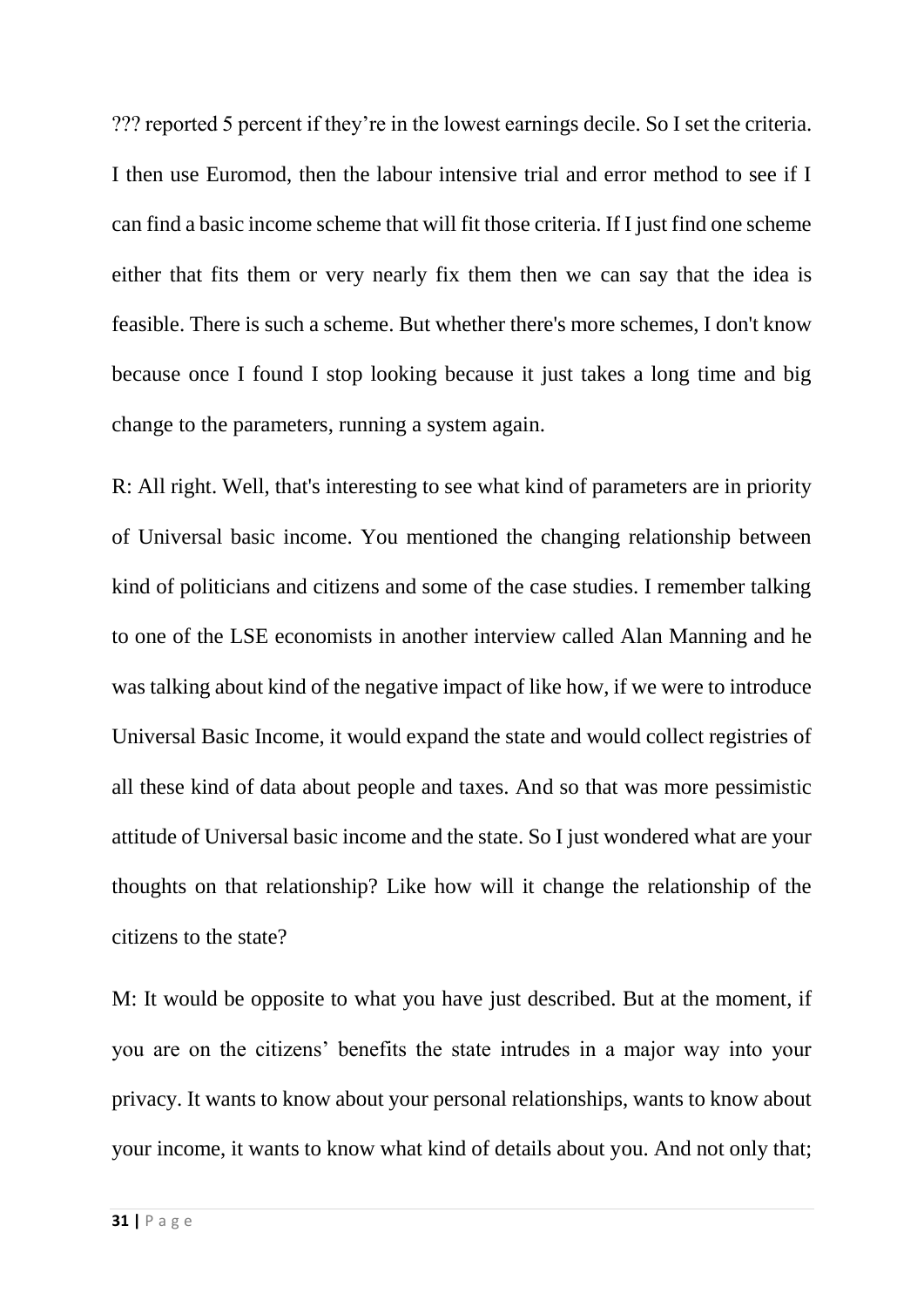it insists that each household should be treated as a unit rather than each individual, which means that there is no privacy within the household, in relation to income and other financial matters, simply because any claim from the citizens benefits has to be made by the household as a whole. Taxpayers are not treated in this way. Taxpayers, for instance, just take one particular rule where the taxpayer fills in the tax return, then the presumption is made: what's written on there will be true. And very rarely the tax authorities ask you for evidence.

The precisely opposite case is when someone claims this citizens benefits, evidence has to be produced before someone is believed. It's a very different world and that kind of state interference in people's lives is an enormous intrusion into people's private lives. For Citizens basic income, all the government needs to know, is first of all your date of birth and secondly how to send you the money. That's it. That is not interference in someone's life.

R: My final question is about one of your books, it was titled 'Universal Basic Income: a Christian social policy'. What do you mean by a Christian social policy?

M: Everybody has their own motives for pursuing an idea. And many of us have very mixed motives, a variety of different motives which come together to make an idea attractive. So my motives are diverse. One of them is the mess that I saw citizens benefits were making. ??? Another is that I am a Christian, and at the heart of the Christian faith is the idea of unconditional love, grace of not having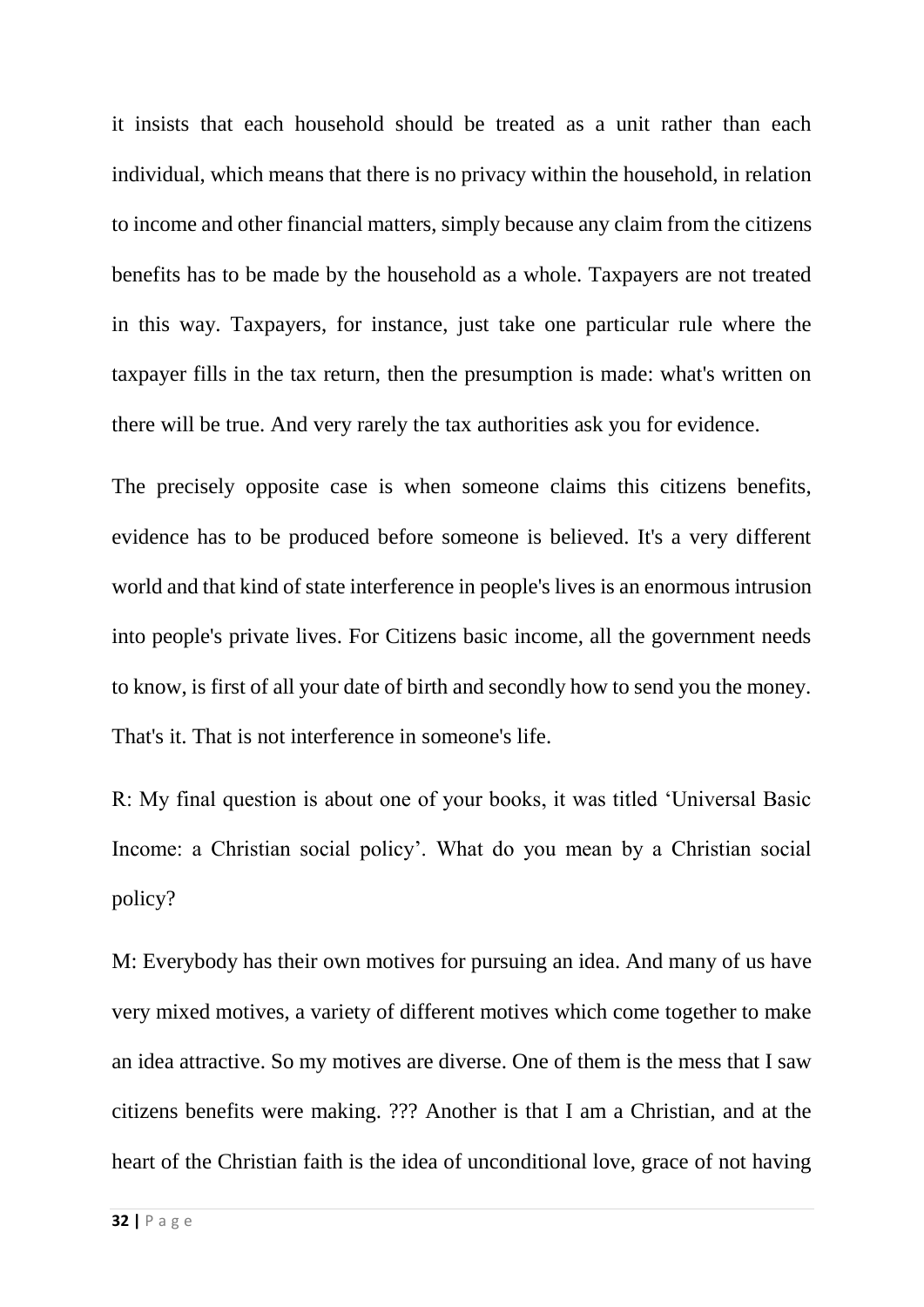to earn the gifts that we receive. And it's that that motivates me among other motives to pursue the idea of basic income because it will represent in our benefits and tax system, the unconditional grace at the heart of the Christian faith. There are many other aspects of the Christian faith, which you can parallel with the characteristics of basic income - the kind of society that it will give to us.

### Appendix 3

risInterview transcript – Professor Alan Manning

R: Ross

A: Prof Alan Manning

R: So what are the kind of key elements of job market you are interested in. There are things about minimum wages and monopsony. Could you explain those?

A: I've been interested for a long time in minimum wages and how one can use minimum wages to address inequality in the labour market and the evidence on what the impact of minimum wage is. More recently that fits into the wider question about how you achieve an appropriate ??? between employers and workers in the labour market. I'm also interested in others like policymakers and…

R: So given that your main focus is on maintaining ??? so to get the most out of the economy, where does the rise of the gig economy play into that?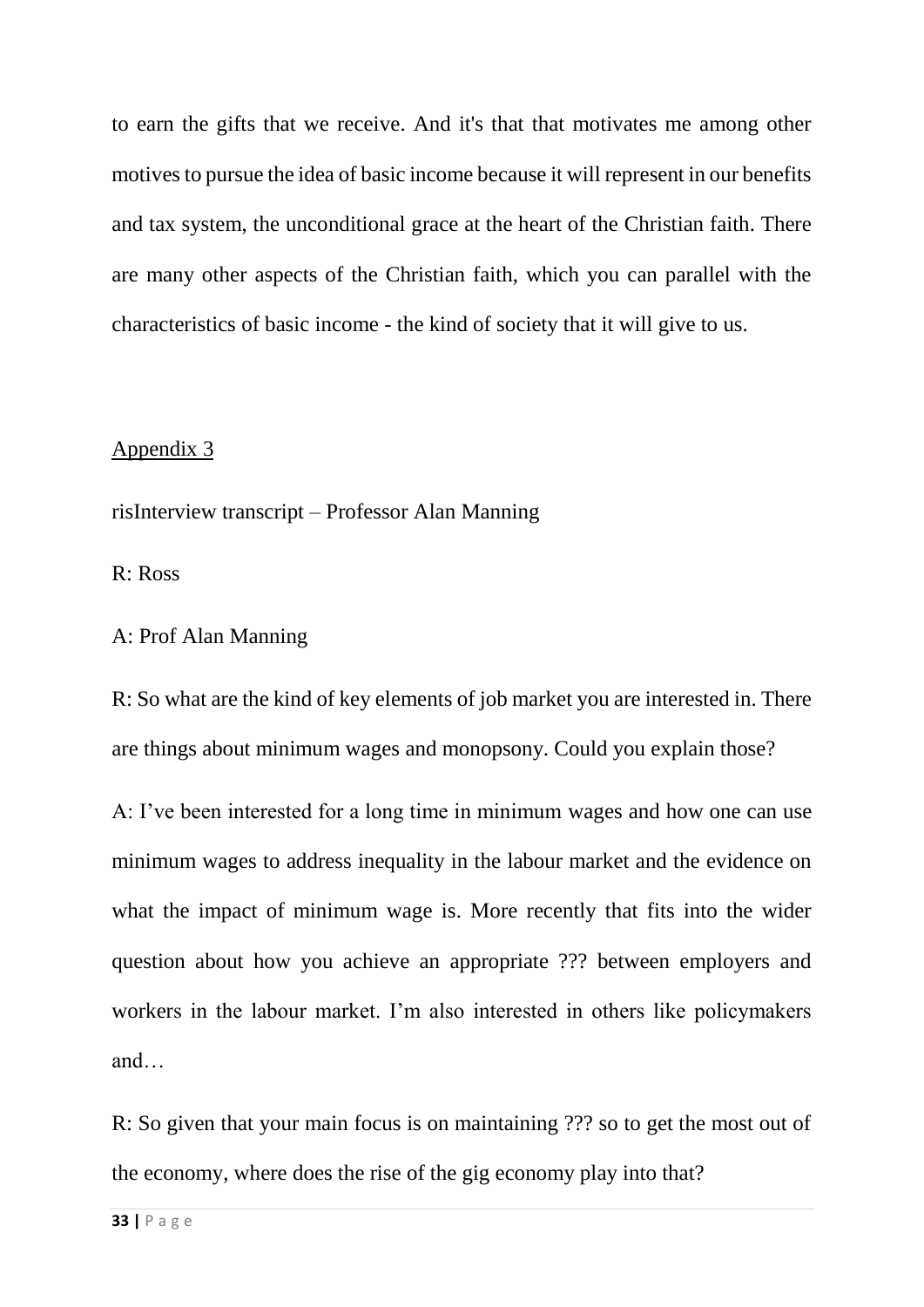A: The rise of the gig economy is I think. First you said why has the gig economy come. New technology has enabled the gig economy these platforms to be established whereas that kind of arrangements were just not feasible before. Second kind of reason why has the gig economy become established is because there have been tax and regulatory advantages to organising work in that kind of way. So there are debates about whether the people who work for platforms are employees or self-employed contractors and so on. And the legal framework hasn't kept up with the emergency of those platforms. Third reason is that it may be that some policies like the minimum wage encourages the employers to first of all employ workers as independent contractors if they can because there is no minimum wage for the self-employed and also encourage them to only pay for hours of work that for example, contracts become, in the past employees worked for 9 to 5 and some of the hours had been quiet but they would pay wages that averaged the whole day and they sort of found that was inappropriate. And now they have to pay minimum wage for each hour you actually worked. … So those were the issues. I don't think you should exaggerate how big gig economy is and I don't think you should assume it's gonna get bigger and bigger.

R: But why not because gig economy has been around for ages, as long as the task-based economy has been around. The difference is the modern world the digital technology enabling these tasks to be globalised and done in a much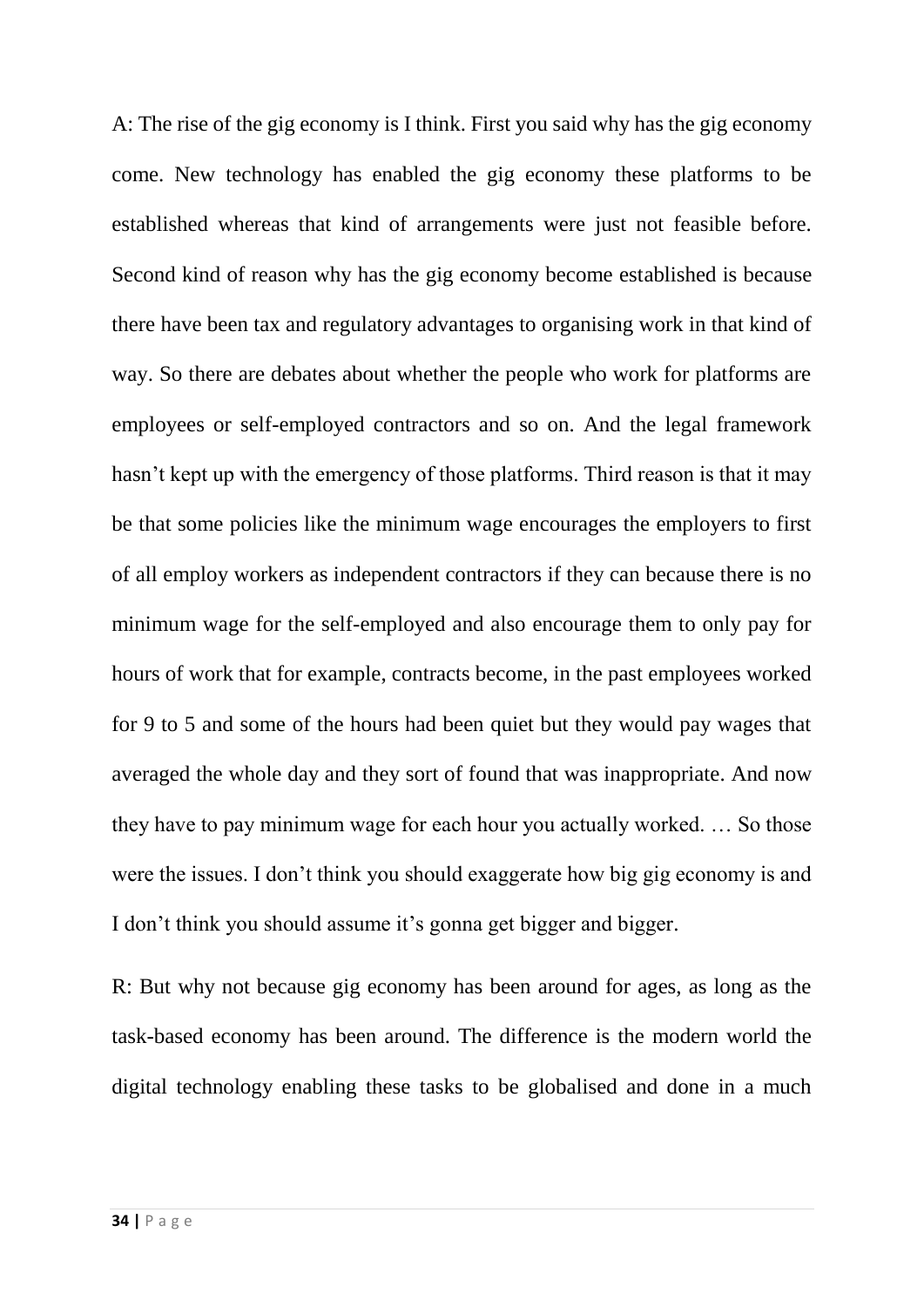quicker rate. So why should we assume that that's not developing in the future as tech gets better?

A: It depends on what you mean by gig economy. One of the features is that it has been moving risk from employers onto workers, so that whereas before if things were a bit quiet the employer had to keep employing the worker and take the risk themselves whereas now they push the consequences onto the workers. But because workers don't like the insecurity if the labour market is tied as it is at the moment, what you see is employers having to compete to offer more attractive terms to workers. And so if they offer less attractive conditions they begin to lose workers. I think there is a bit of evidence for that. So ??? the form of gig economy and precarious contracts, temporary contracts but the fraction of temporary contracts was higher 25 years ago than it is today. I don't think it is right to think that there is extra whole movement towards employment being on that basis.

R: Feeding on from that, the impact on workers, what would you say about the changing subject experience of the workers. How was change in the mental state or ideas. I remember reading one of the ?? talking about kind of change in people who work in the gig economy - they stop seeing their workers or members of the work so what are the psychological impact of that? What would be your insights?

A: The simple way of looking at it is there are a number of surveys asking workers how satisfied with their jobs either overall or a number of aspects of it, one of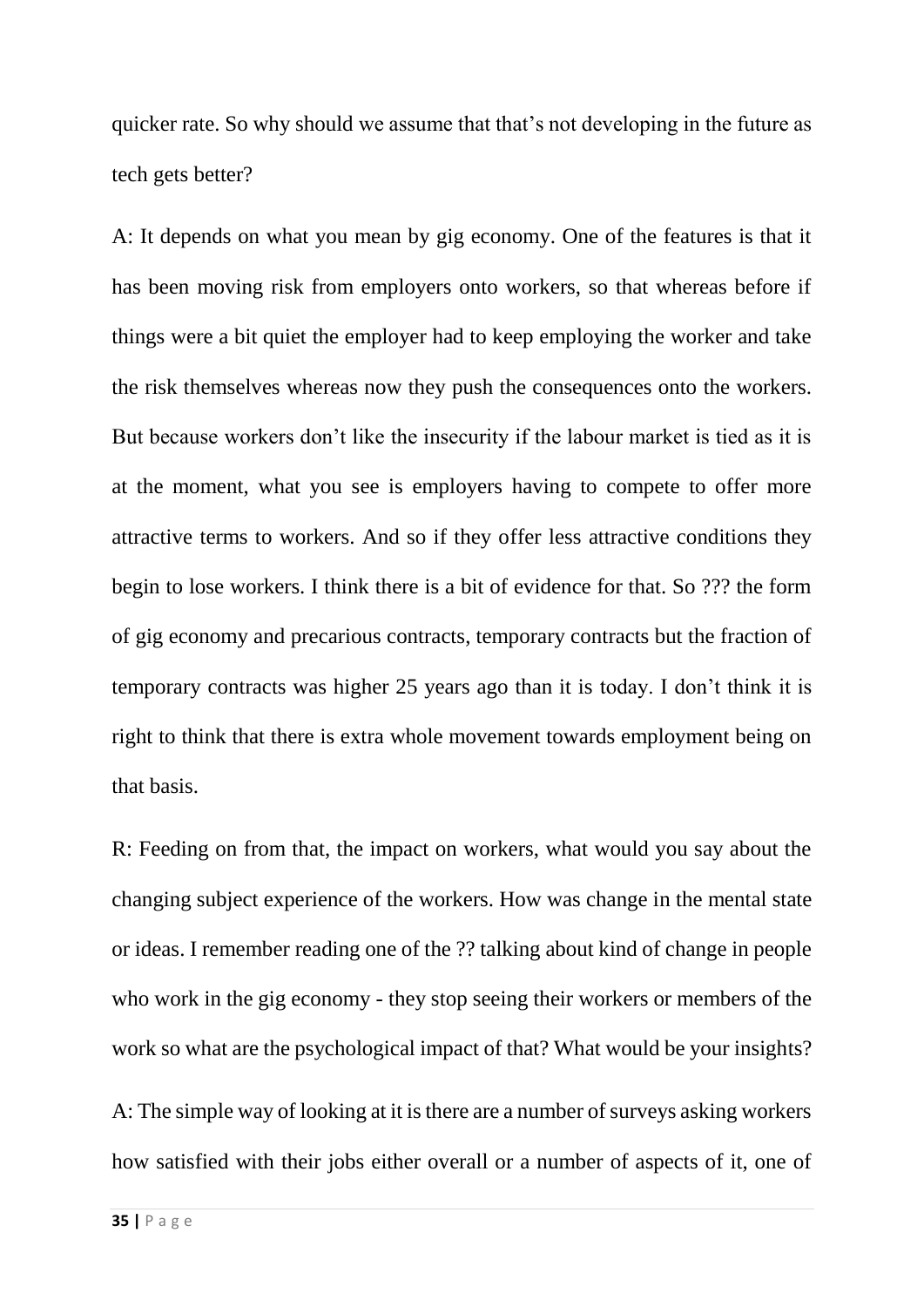them being job insecurity and so on. Those, if anything, have gone up over time. So job satisfaction has gone up over time rather than down. I know that people saying it's gone but often they are not looking at any statistics. I think there are issues about wider mental health. There is a wider debate about more mental health issues are in our society and there is better diagnosis and the role that work plays in that. So I think there are some interesting questions but again I don't think it's really… One of the difficulties is that there is quite a bit gap between the statistics on what is actually happening and what other people are saying what's happening. They don't line up at all. There is an organisation Resolution Foundation they're sort of a thinktank they do a lot of work on inequality and so on. They published a report last week on residential mobility of those jobs. Whereas you get impression from what most people write, like there is no more job alive, people are much insecure, there is much more mobility, the data set says the exact opposite. The mobility is going down, people are on their jobs longer, people have more houses. So there is a slight disconnect in this area.

R: That's interesting to me because I remember reading about, like a lot of your research was about job polarisation kind of it, the change in economy like some jobs are quite nice and secure and well-paid when others not be. Do you think gig economy or even kind of another impact of future develops like automation will lead to more job polarisation?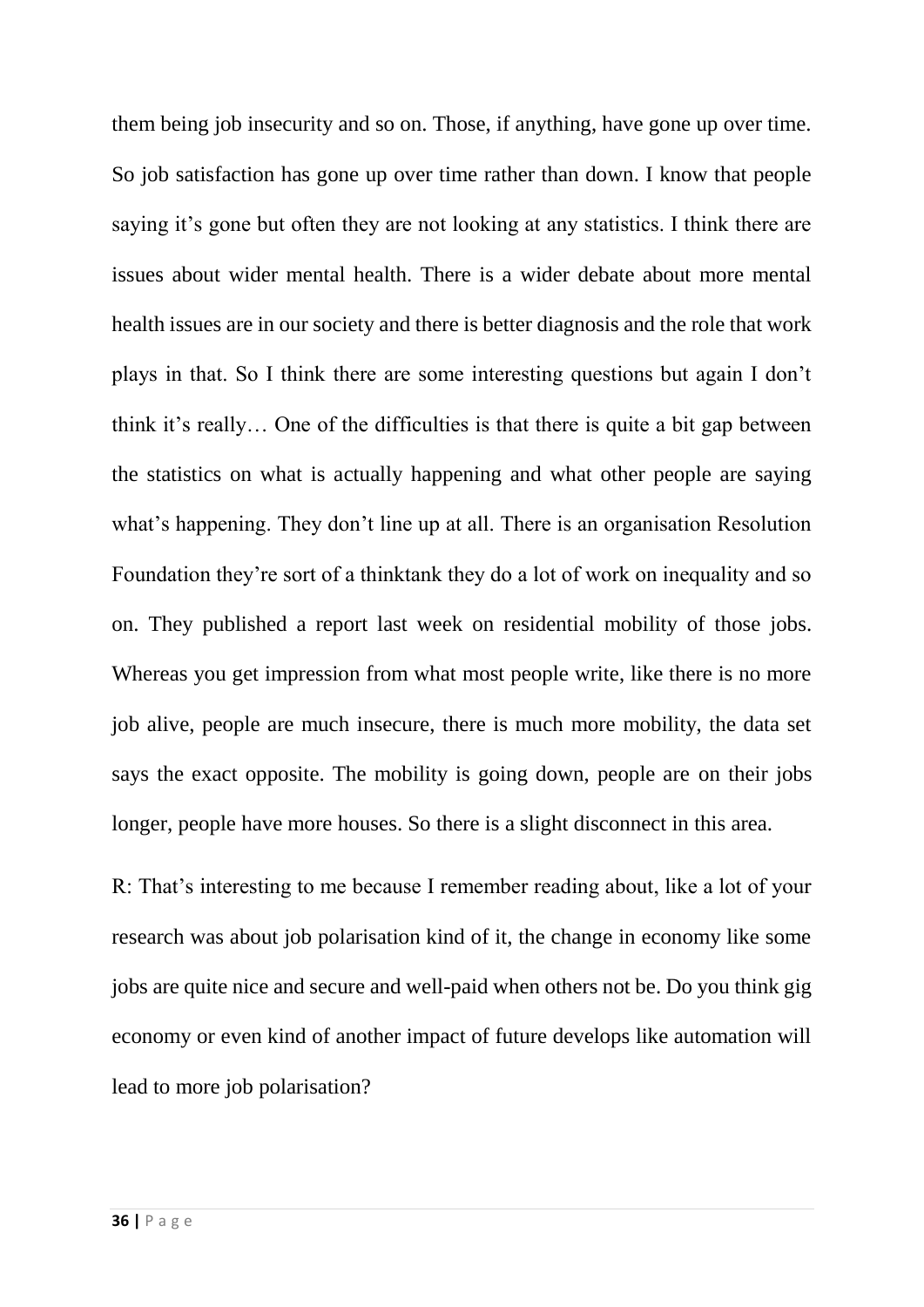A: I do think that technology changes the labour market and make some jobs go out and other ones not decline and it always has done. That's not any different from before. And the sorts of jobs that technology replaces workers varies from time to time. So polarisation is about how technology is replacing workers who were in the middle of the distribution. But I don't know if that is inevitable that it will go on and on forever. There are some arguments for example that there are professions that would be more affected in the future, but a lot of professions what people like to think of as being expert, decision making are actually far more routine. So there is a whole thing about if you run a few tests and put some symptoms in the computer programme then they can make better diagnosis than the doctor quite a lot of the time. And the ability of the computers to do that goes up every time whereas most ability of doctors stay the same. So I don't think it's inevitable that what we have seen over the past twenty years is reproduced in the future. And I would say don't think it's inevitable that jobs that are seen as being in the phrase I used which I regret, lousy jobs, I don't think they have to be badly paid as they are. And people are often care more about how much income is provided with that job than what the job actually is itself.

R: What is your opinion about UBI and could it address any of the problems in the gig economy?

A: First of all I think it's probably completely orthogonal about technology of work. So UBI I think could have increased the gig economy. Because it is very